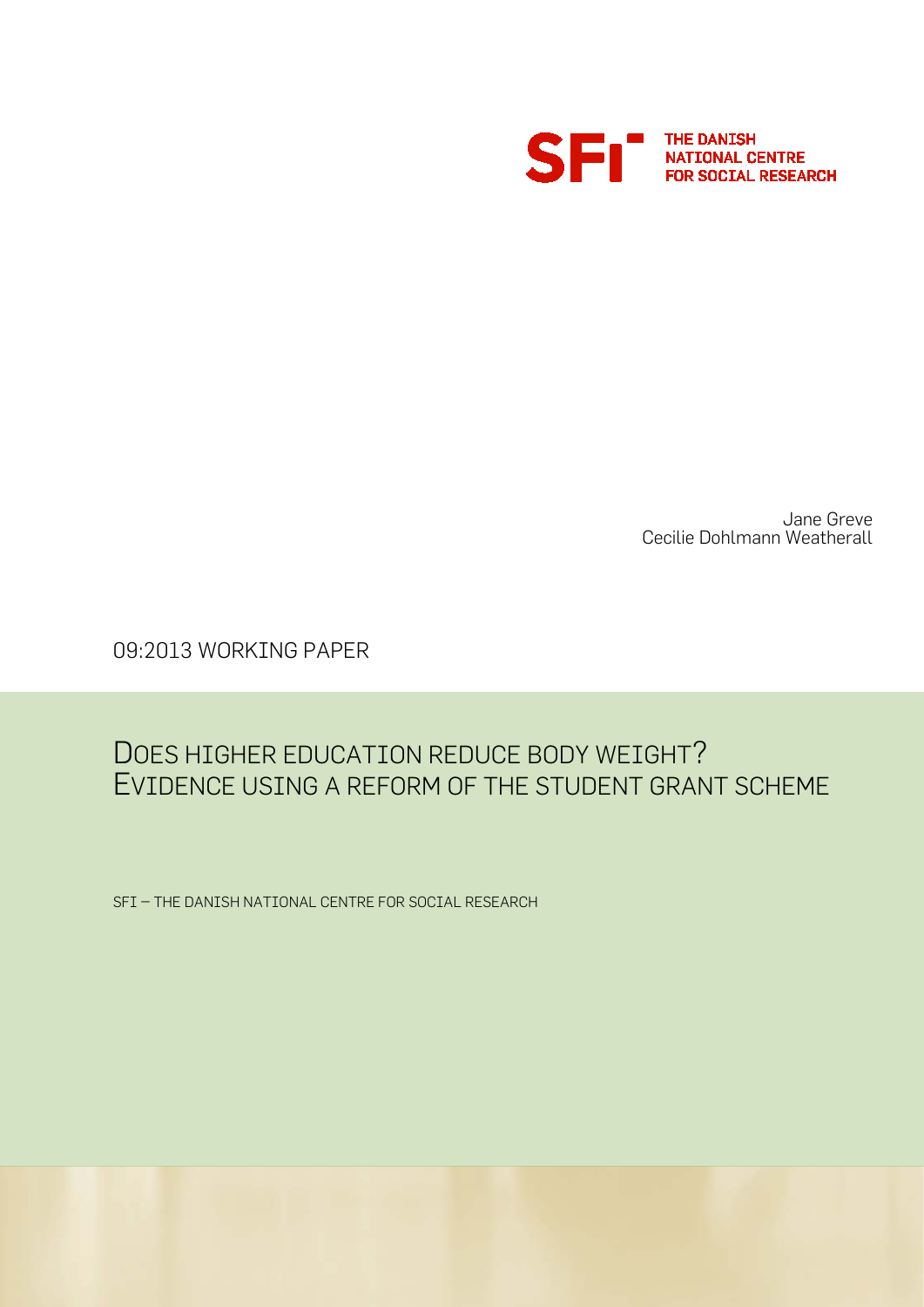# DOES HIGHER EDUCATION REDUCE BODY WEIGHT? EVIDENCE USING A REFORM OF THE STUDENT GRANT SCHEME

Jane Greve Cecilie Dohlmann Weatherall

THE DANISH NATIONAL CENTRE FOR SOCIAL RESEARCH, COPENHAGEN, DENMARK;

Working Paper 09:2013

The Working Paper Series of The Danish National Centre for Social Research contain interim results of research and preparatory studies. The Working Paper Series provide a basis for professional discussion as part of the research process. Readers should note that results and interpretations in the final report or article may differ from the present Working Paper. All rights reserved. Short sections of text, not to exceed two paragraphs, may be quoted without explicit permission provided that full credit, including ©-notice, is given to the source.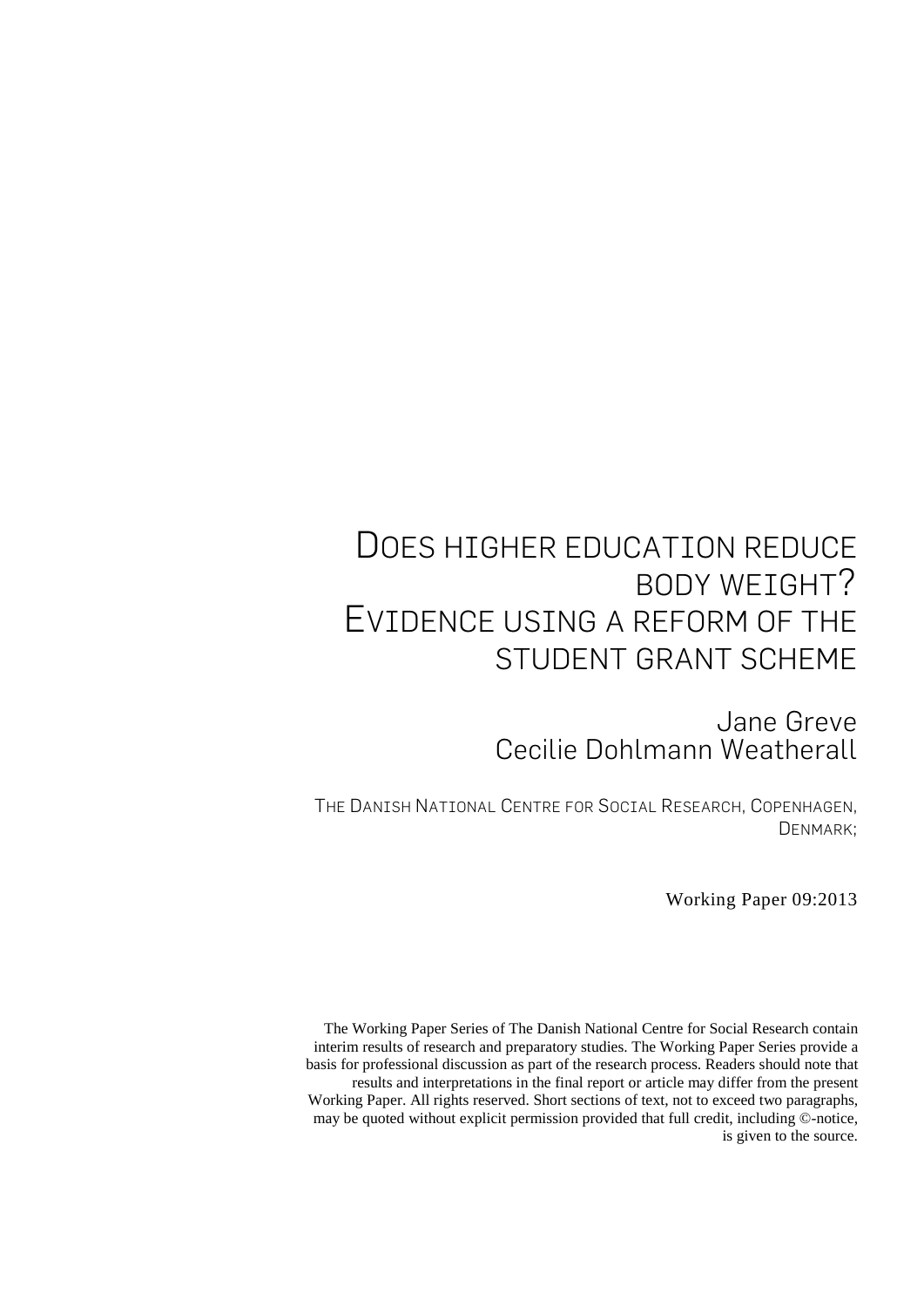### **Does higher education reduce body weight? Evidence using a reform of the student grant scheme**

**Jane Greve Rockwool Foundation Research Unit** 

**Cecilie D Weatherall The Danish National Centre for Social Research**

#### **Abstract:**

The prevalence of obesity and overweight has increased in almost all Western countries in the past twenty to thirty years, with social disparities in many of these countries. This paper contributes to the literature on the relation between education and body weight by studying the effect of higher education on body weight according to subgroups of parental income background. To uncover the causal relationship between higher education and body weight, we use a reform of the Danish student grant scheme, which involved a grant increase of approximately 60% in 1988. When using this reform as instrumental variable, we find no effect among men of higher education on the probability of being either overweight or healthy-weighted. However, we find suggestive evidence that the effect differs by income background. Amongst men who grew up in low-income households, enrolling in higher education increases the probability of being in a healthy weight category (and reduces the probability of being overweight). Amongst men who grew up in middleor high-income households, enrolling in higher education has no effect on the probability of being either healthy-weighted or overweight.

**Keywords:** Health production, Education, Returns to education, Overweight, Selection bias, Student grant scheme, Income background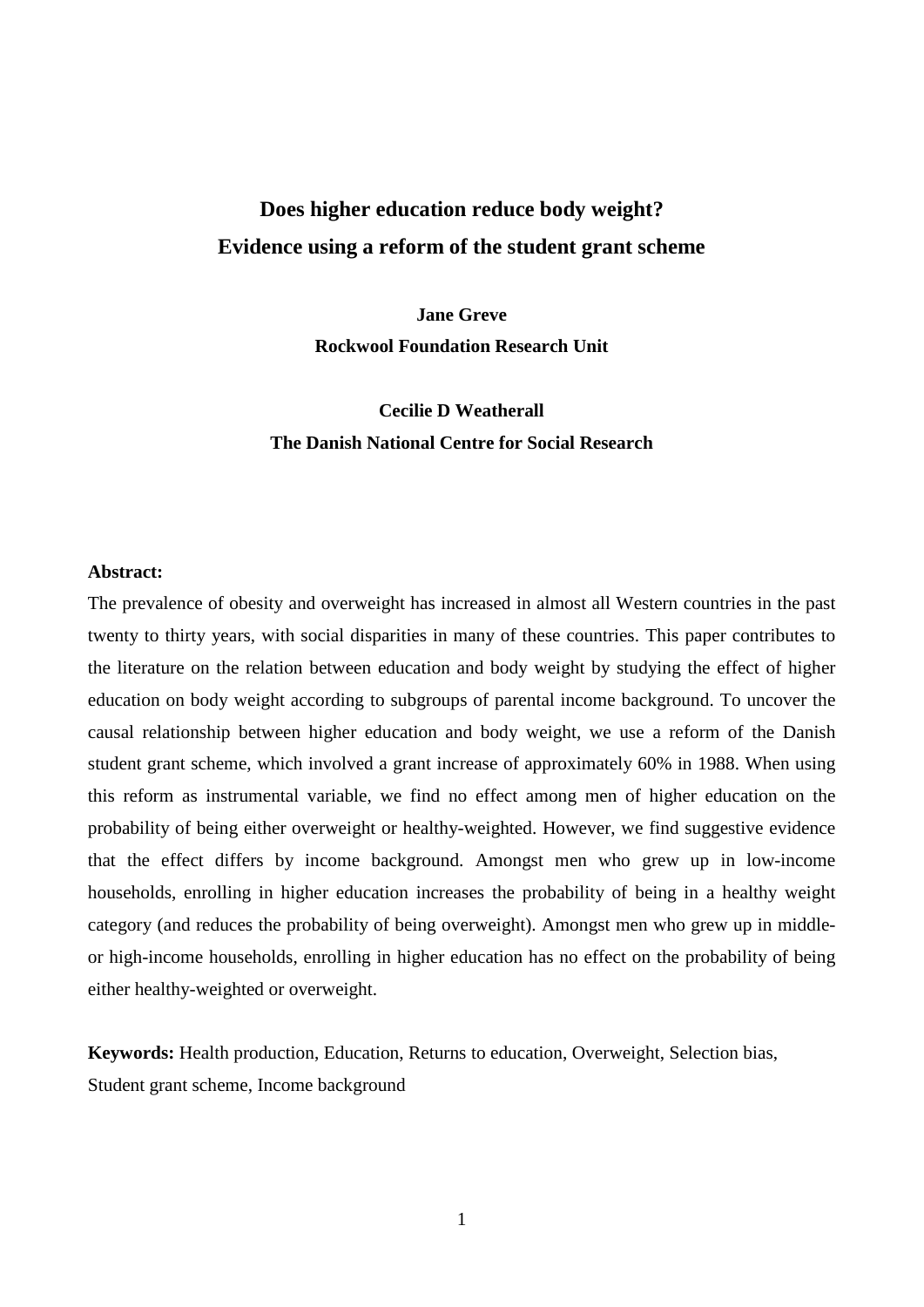#### **1. Introduction**

At time writing, there is a rapidly evolving economic literature studying nonpecuniary returns to schooling: health, crime and marital outcomes (Oreopoulos and Salvanes, 2011). Given the importance of the obesity epidemic, which is prevailing in almost all developed countries, the returns to schooling in terms of reduced weight might be a notable part of the "total" returns to schooling. In many Western countries there has been a dramatic increase in overweight and obesity rates and the governments have been concerned not only about the pace of the increase in overweight and obesity but also about inequalities in their distribution across socio-economic groups (Sassi et al., 2009). Despite this concern, a recent OECD report shows that governmental policies have failed to protect vulnerable groups from a further increase in obesity (OECD, 2012).

This paper examines how higher education, i.e. 2 to 5 years added to 12 years of education, affects body weight. Education policies might be an important instrument in the fight against increasing obesity rates. However, although a large number of studies show a negative association between education and body weight, determining whether this relationship is causal or driven by unobserved factors correlated with education remains a key issue.

We use a reform of the Danish student grant scheme in 1988, which involved a grant increase of approximately 60%, to study the effect on body weight of taking a higher education. As we are particularly interested in policies aimed at vulnerable groups, we examine this relationship separately for people growing up in low-income (parental income below 60% of the median average gross income) and non-low-income households.

Whilst several papers have examined the relation between education and body weight, little consensus is apparent about the sign, size and significance of the effect of education on body weight (Nayga, 2000; Arendt, 2005; Kenkel et al. 2006; MacInnis, 2008; Brunello et al., 2009; Grabner 2009; Reinholt and Jürges, 2009; Clark and Royer, 2010; Webbink et al. 2010; Jürges et al. 2011; Kempner et al. 2011; Lundborg, 2012). Although the different results might be due to the studies' coming from different countries, the differences in the results might also be due to different levels of education being evaluated. For example some studies examine the effect of one more year of compulsory education (e.g. Arendt, 2005), others examine the effect of completing high school (e.g. Kenkel et al., 2006), and others examine educational categories (e.g Lundborg, 2012).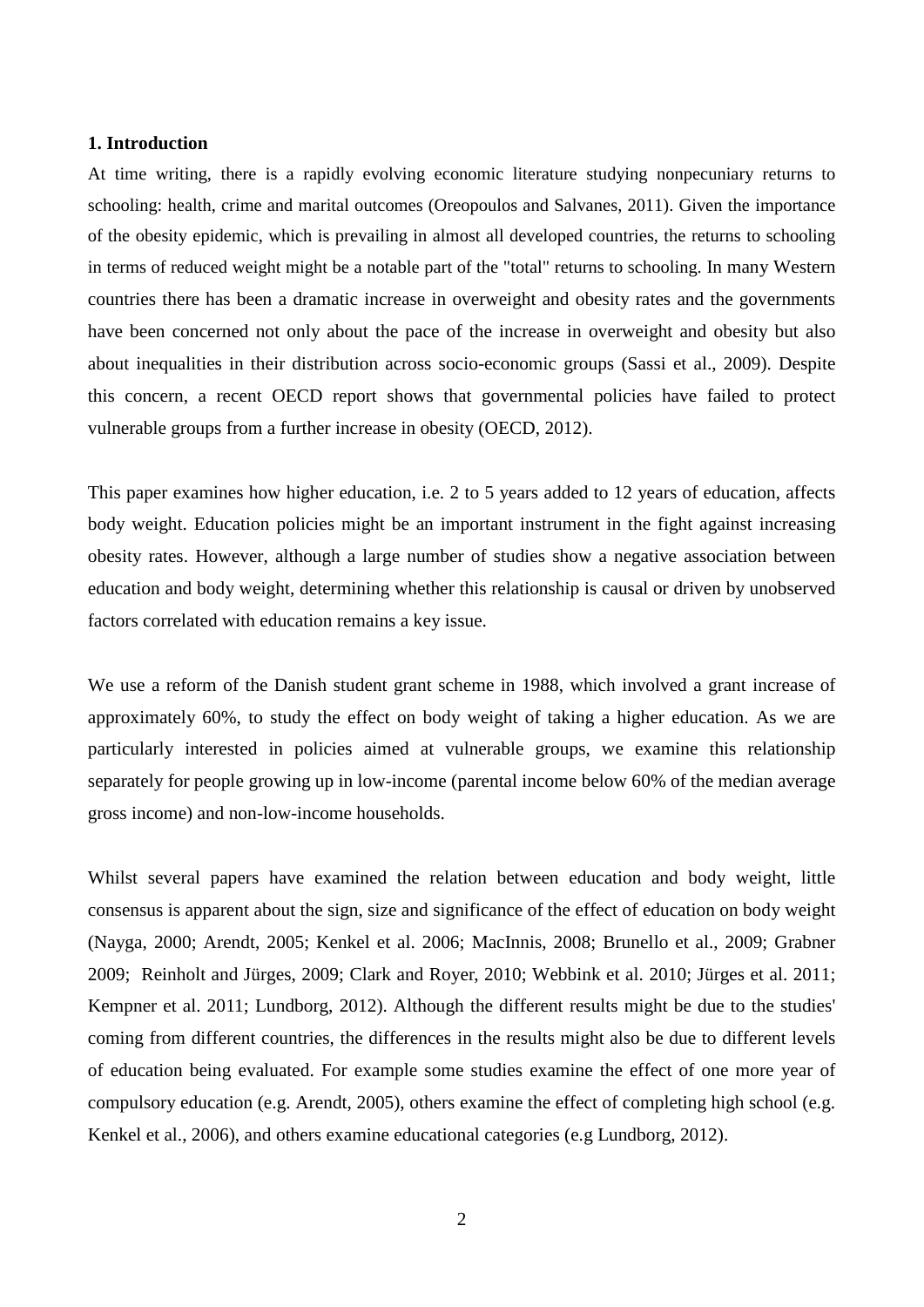We add to the literature in at least two ways: First, we use an instrument, a reform for the student grant scheme, which has not been used before in the literature, and estimates the impact of education on health. Whilst previous studies have been estimating effects for those at the lower end of the education distribution we estimate the effect on the margin 12 or more years of schooling, and hence obtain effects that will reflect a different local average treatment effect (LATE) than the one typically obtained in studies using schooling reforms as instruments. Second, by taking parental income background into account when examining the relation between education and body weight we focus our research on a policy-relevant group. The empirical differences in the effect of higher education on body weight depending on economic background give us an indication of the mechanism that drives the results: if the effect of higher education depends on the income background of an individual, then the effect of higher education indicates that the change in social network (which most people from low-income families experience when they enrol in an institution of higher education) could be an important explanation for why education affects body weight.

During their university years young people are greatly influenced by friends and classmates' lifestyles and opinions, and acceptance amongst friends can be crucial for both adolescents' physical and mental health. Several papers find that friends or classmates have a significant positive impact on health-related behaviours amongst young people e.g. smoking, eating, exercising, binge drinking or illicit-drug use (see, e.g. Norton et al., 1998; Lundborg, 2006; Clark and Loheac, 2007; Harris and González, 2008; Yakusheva et al., 2011, Halliday and Kwak, 2012). Likewise, there appears to be a causal influence of peers on adolescent body weight (Mora and Gil, 2012).

As a significant share of people complete an education at Danish universities, Denmark makes a good case for studying the effect on body weight measures of completing a higher education depending on the family income through child- and adulthood.<sup>[1](#page-4-0)</sup> Furthermore, a relatively high level of social mobility exists in Denmark (Blanden et al., 2005). Thus any observed effect of the reform is less likely to be influenced by a few observations.

Body weight composition differs significantly for men and women. In the initial data set we have very few men being underweight, while a significant number of women are in this weight category.

<span id="page-4-0"></span><sup>&</sup>lt;sup>1</sup> According to the OECD (OECD, 2012) an average of 39% in the OECD countries and 50% in Denmark, amongst younger cohorts, are expected to complete a tertiary, largely theory-based, education over their lifetimes.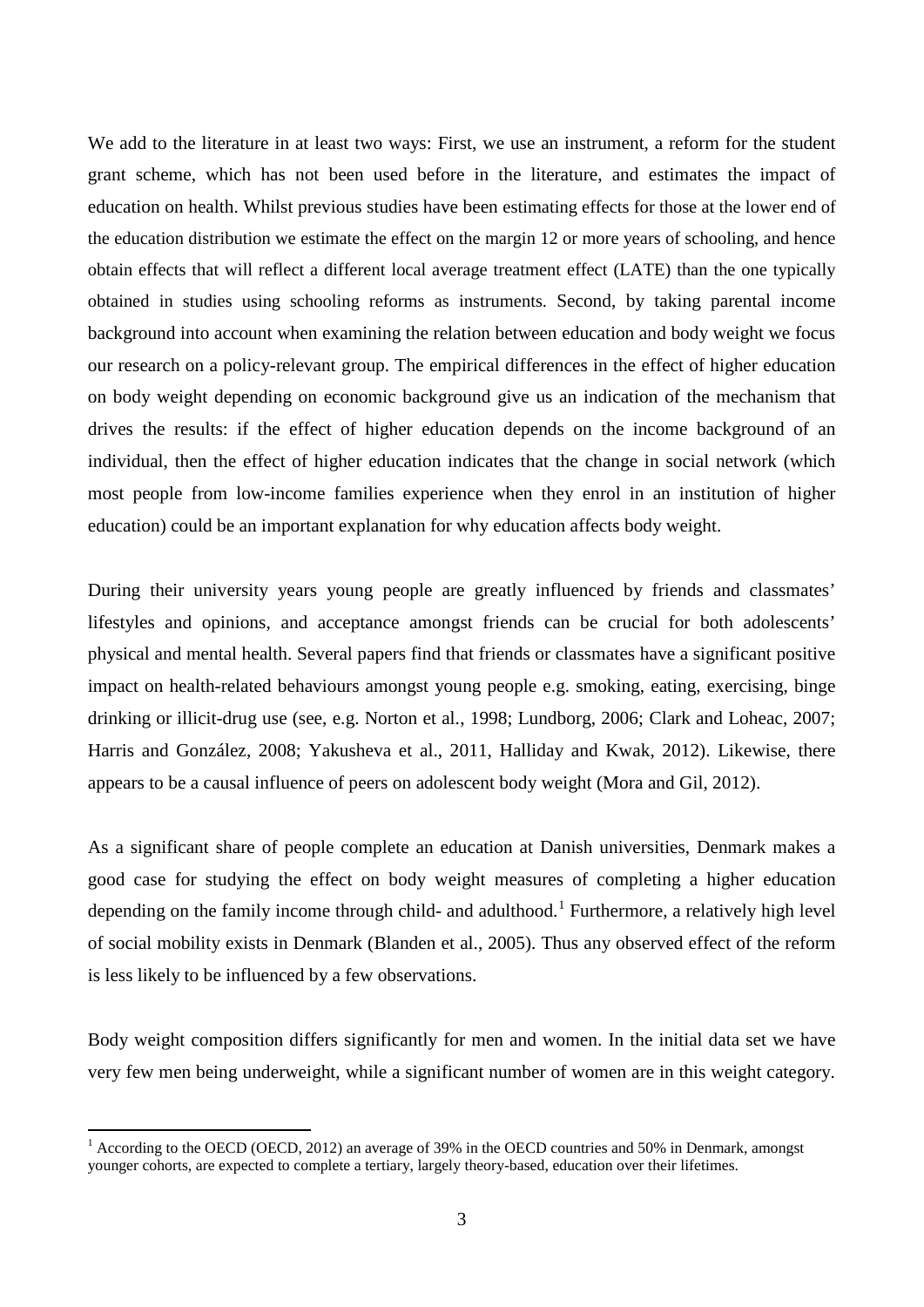Thus estimating the results for women require another estimation model (a multivariate model) than the one we use in this paper. For brevity we focus on men in this paper.

Our results suggest that higher education has no effect on body weight amongst men that were affected by the instrument. This result is in line with the previous literature (Arendt, 2005; Kenkel et al., 2006; Reinholt and Jürges, 2009; Lundborg, 2012). However, we find suggestive evidence that this effect differs according to income background. For men who grew up in low-income households, enrolling in higher education significantly increased the probability of being in a healthy weight category. For men who grew up in middle- or high-income households, completing a higher education have no such effect.

The paper is structured as follows. Section 2 presents the hypothesis and the results of the previous literature on the relation between education and body weight. Section 3 describes the background of the Danish student grant scheme. Section 4 describes the data, and Section 5 gives the results and discusses the results. Section 6 concludes.

#### **2. Hypotheses and previous evidence on body weight and education**

Previous literature has explained the relation between education and health by a more efficient health production function (Grossman, 1972) and increased allocative efficiency in health production (Rosenzweig and Schultz, 1982 and Kenkel, 1991) for people with a higher level of education.

Several other explanations for the mechanism through which education affects health exist. Kenkel (1991) and Nayaga (2000) study the importance of specific health knowledge related to education. Kenkel (1991) includes direct measures of health knowledge when estimating the effect of education on the consumption of cigarettes, alcohol and time spent on exercise. He concludes that even when he includes information on health knowledge, most of the effect on exercise of more education remains. In contrast, Nayaga (2000) finds that when he includes a measure of knowledge on the relation of diet to disease when estimating the relation between education and obesity, the parameter estimate on education becomes insignificant.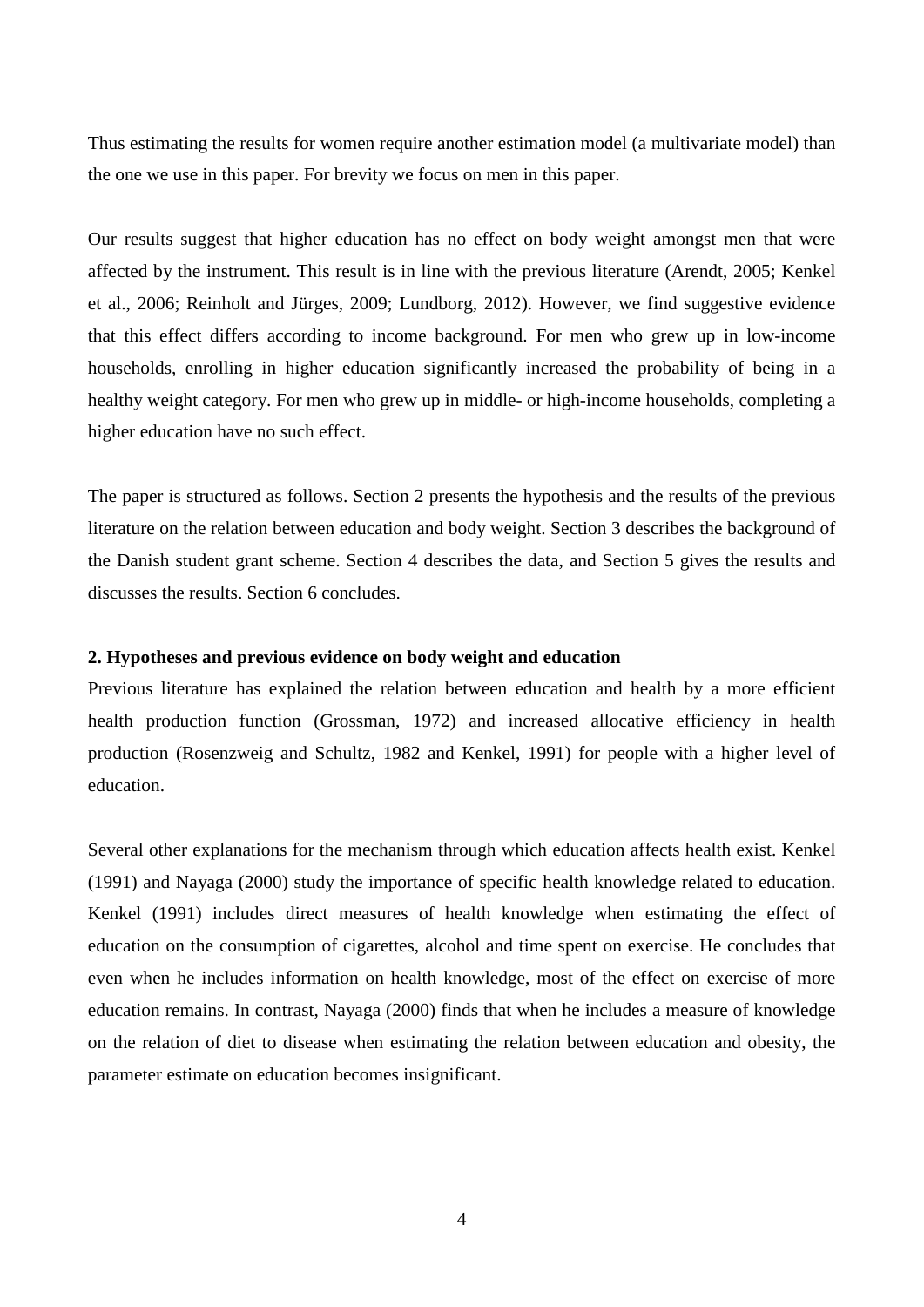Cutler and Lleras-Muney (2010) argue that more years of education improve general skills, critical thinking and decision-making abilities. Basic information on healthy living is something that most individuals understand and have access to, and most food products are labeled. However, there are many ways of healthy living, and almost every day the news media report new information on 'healthy' products.<sup>[2](#page-6-0)</sup> Analysing this overload of information and making the right food choices requires certain skills in critical thinking and decision-making.

Influence from peers at school has also been shown to affect health behaviours such as eating and physical exercise (Yakusheva et al., 2011). Increasing the number of years in school amongst people coming from low-income families might give these young people a different social network than the one related to the environment in which they grew up. As educated people in general eat more healthily, exercise more and are less likely to be obese, people coming from disadvantaged families might be motivated to adjust to the healthy lifestyle social norm of their educated peers. Although the effect from an educated social network does not explain why education decreases the likelihood of being obese, it might instead explain why the effect differs according to parental income background.

The link between education and body weight might be explained by unobserved factors such as 'value of the future' and individual preferences (Funchs, 1982). Spending more years in school is an investment in the future. The future therefore becomes relatively more valuable amongst people with more education, and the incentive to stay healthy (e.g. to avoid an unhealthy weight increase) is therefore greater amongst people with relatively more education. Individual preferences might contribute to the relation between obesity and education if those who have preferences for education also are those who have preferences for delaying gratification.

The link between education and body weight can also be explained by reverse causality, i.e. body weight might affect educational attainment. Higher body weight could lower academic performance if, for example overweight children are more absent from school because of diseases related to being overweight or if teachers and peers treat overweight children differently (Scholder et al., 2012).

<span id="page-6-0"></span><sup>&</sup>lt;sup>2</sup> Alternative medical practitioners often supply information on healthy living, e.g. detoxification or the Atkins diet. Understanding the concept and the consequences of these different health instructions is often quite complex.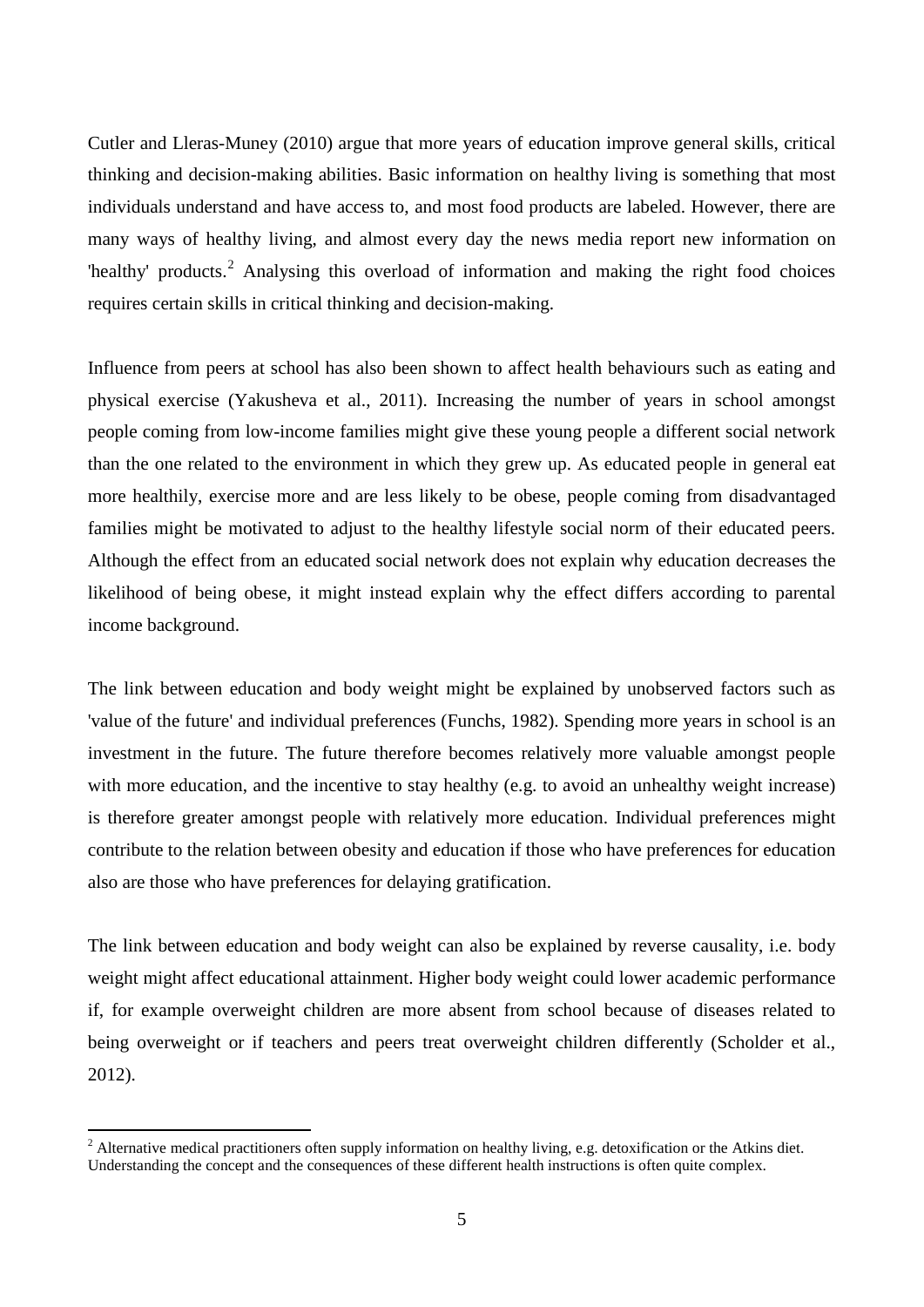These explanations indicate that the relation between education and body weight cannot be interpreted as causal without further investigation. A number of studies have examined the causal effect of education on body weight by using reforms in the school system or twin studies. Most of these studies find that the effect on obesity of education disappears when they control for endogeneity, indicating that more years of education do not reduce obesity (Arendt, 2005; Kenkel et al., 2006; Reinholt and Jürges, 2009; Clark and Royer, 2010; Lundborg, 2012).<sup>[3](#page-8-0)</sup> Two studies find a significant effect of education on obesity amongst men. Using changes in compulsory schooling laws in 1949 and 1969 Kemptner et al. (2011) find that one more year of compulsory schooling reduces the probability of being overweight among men with 3-4 percentage point. Webbink et al. (2010), using the Australian twin register, find that one additional year of education reduces the probability of being overweight among men with 3-4 percentage point. Although previous studies achieve different results for the causal effect of education on body weight, most find that controlling for unobserved factors in this relation is important. This paper uses a reform of the 1988 Danish student grant scheme as an instrument for controlling for unobserved factors.

#### **3. The Danish student grant scheme and the 1988 reform**

All Danish colleges and universities are publically subsidized, and the tuition is free for Danish students, all EU/EEA<sup>[4](#page-8-1)</sup> students and students participating in exchange programmes.<sup>[5](#page-8-2)</sup> As the Danish student grant scheme is universal, nearly all students receive a student grant for most of their time in education. This student grant scheme is managed by the Danish Educational Support Agency in collaboration with educational institutions. A comprehensive description of the Danish student grant scheme can be found in SU-styrelsen (1999) (i.e. the student grant institution).

Several changes in the Danish student grant scheme took place in the 1980s. The two most important changes were that means-testing stopped and that the size of the grant significantly increased in 1988. Until school year 1986-87 students at age 21 or above received a grant of 30,418 DKK per year (in 2000 prices) equivalent to 3440 UK pounds. In school year 1987-88 the age restriction was reduced, so that students aged 19 or above could receive the same grant. By school year 1988-89 the age restriction was further reduced to 18, and the amount a student could receive

 $3$  A number of studies have used school reforms to estimate the effect of education on other health outcomes. These studies include Arendt (2005), Lleras-Muney (2005), Grimard et al. (2007), Clark and Royer (2010) and Mazumder (2008). Whilst some find a positive impact of education on health, most papers find no effect.

European Economic Area.

 $5 \text{ From } 2006$  all other students have to pay a tuition fee.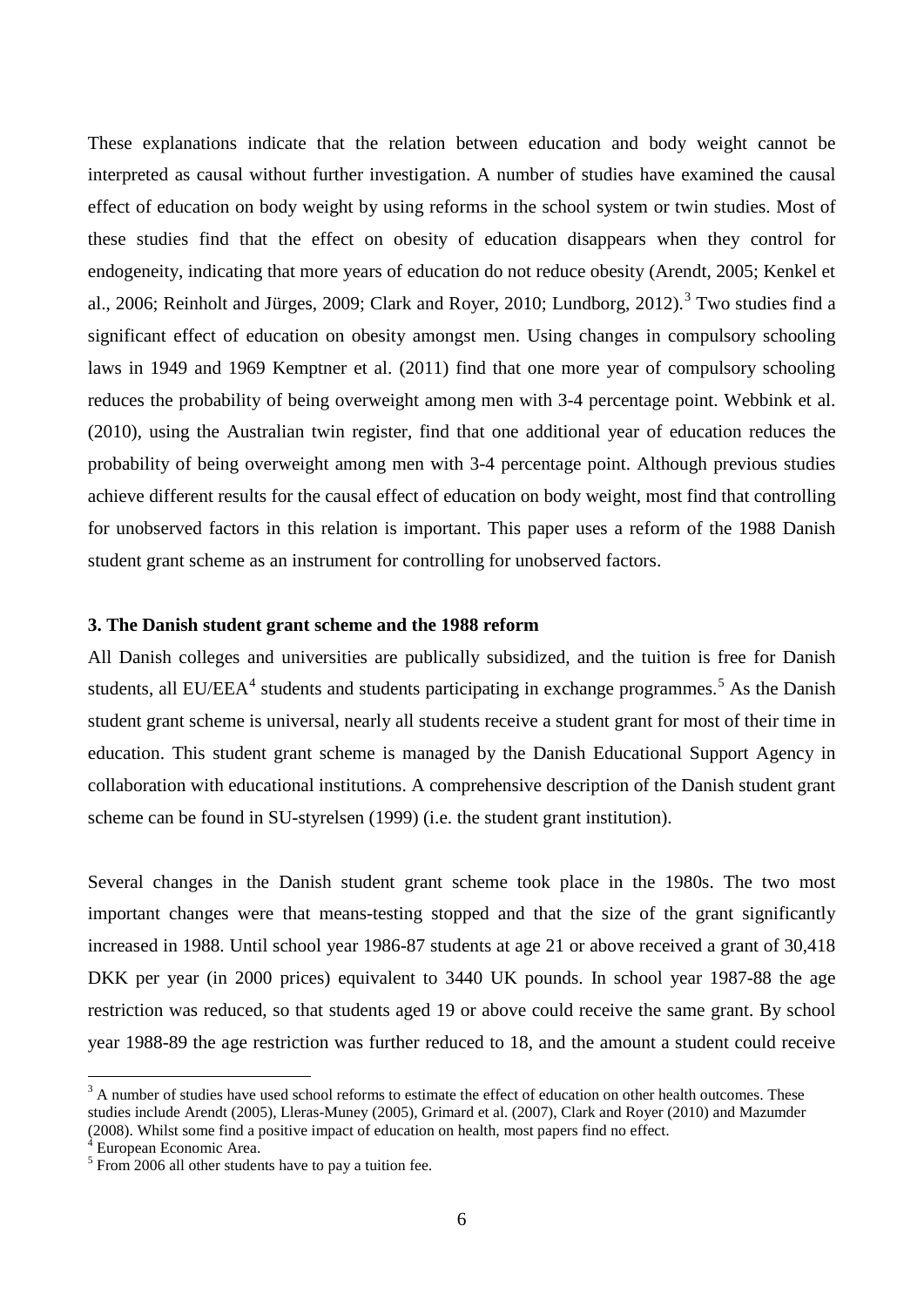per year was increased to 47,839 DKK (in 2000 prices) equivalent to 5410 UK pounds, i.e. an increase of nearly 60%. Every student enrolled in a higher education course was entitled to a number of monthly grants corresponding to the prescribed duration of the chosen study, plus 12 months. If the increase in the student grant should increase the incentive to enroll in a higher education the alternative, the wage one could earn by working, has to be roughly constant over the same period. In 1987 the real wages increased approximately 6%, however, it decreased in 1990 with 5% (Økonomiministeriet, 1997). Thus compared to the percentage increase in the student grant the development in real wage over this period appeared to be stable.

Together with the Danish student grants scheme, students in Denmark are offered supplementary state loans at very favourable interest rates.<sup>[6](#page-9-0)</sup> In 1988-89 both the amount of money students could borrow from the state and the maximum income a student was allowed to earn whilst receiving a student grant were raised. In addition to the reform of the student grant scheme, these changes increased the motivation for completing a higher education in 1988 and thereafter.

The significant increase in the Danish student grant scheme was one of major policy changes in the 1980s in Denmark aimed at the high and increasing unemployment, in particular amongst young people. The initiatives included subsidized employment<sup>[7](#page-9-1)</sup> and a comprehensive follow-up amongst unemployed young people, with a focus on enrolment in education (Jonasen, 2008). A consequence of these policies was a significant increase in the number of young people enrolled at a higher education, taking place especially after 1986 (Velfærdskommissionen, 1995). Whilst the fraction of the population receiving social benefits increased in the 1980s, this fraction remained relatively constant amongst young people (Jonasen, 2008).

Figure 1 shows the enrolment rate amongst men with a high school degree by age group for each year from 1983 to 1994. Figure 1 shows a decreasing tendency in the enrolment rate for most age groups. Before the reform the agegroups with the highest enrolment rates are the 19 to 22 years old. After the reform the enrolment rate either stablilizes or increases (the 19 years of age increase later).

<span id="page-8-0"></span> $6$  Of the total grants given to students, the student grant takes up  $2/3$  of the total support. Loans take up  $1/3$ . The interest rate for the loans is set by Parliament. Students must either start paying back state loans within one year after the end of the year in which they graduate or give up their studies. The loan must be repaid within 15 years. About half of all

<span id="page-8-2"></span><span id="page-8-1"></span><sup>&</sup>lt;sup>7</sup> However, the number of young people in subsidized employment decreased from 1983 (Jonasen, 2010).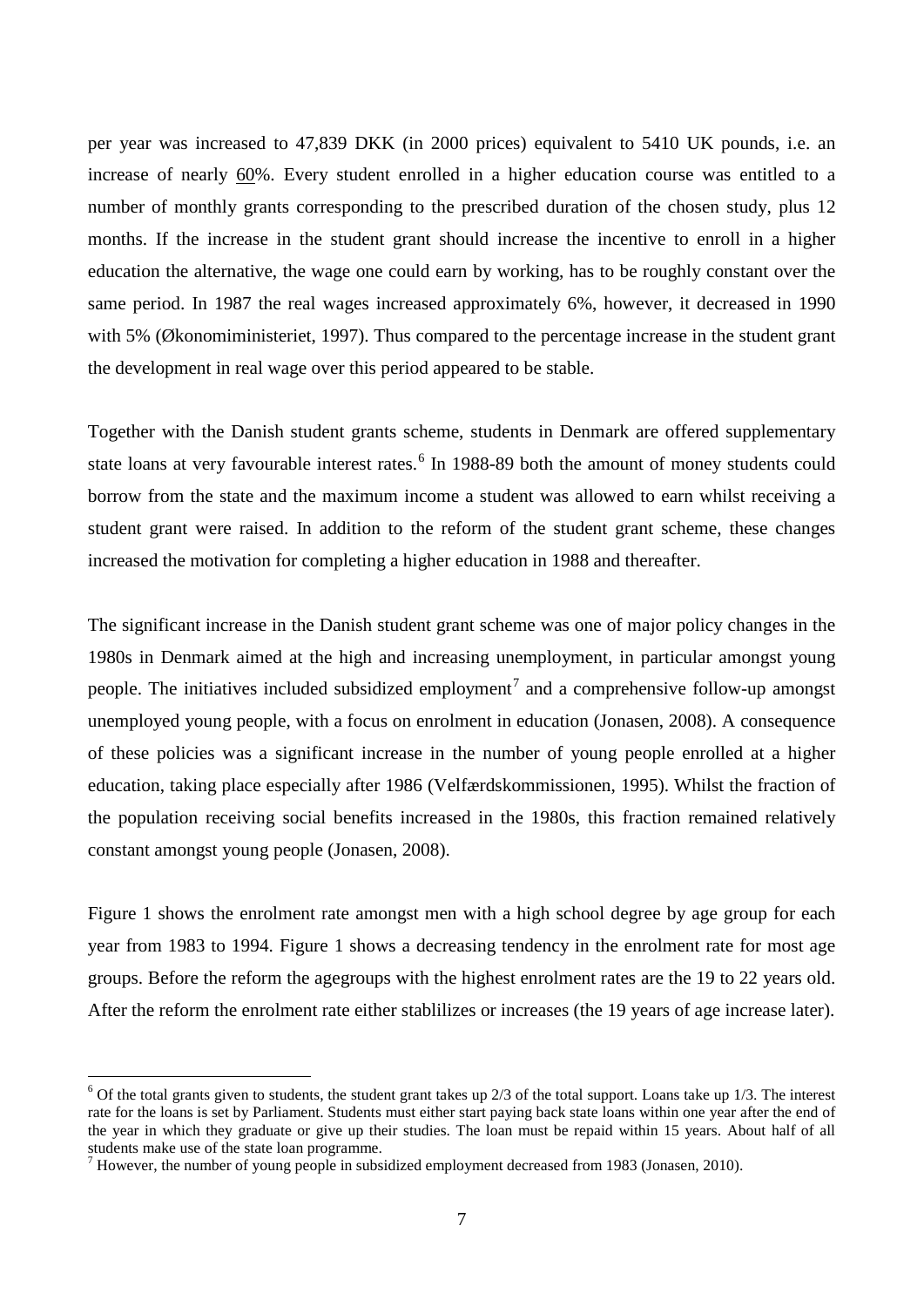



Fraction

Note: Own calculations on the full Danish population. Denmark Statistics register data base.

#### **4. Data and empirical model**

#### **4.1 Sample description**

<span id="page-9-1"></span><span id="page-9-0"></span>The results in this paper are based on the Danish Work Environment Cohort Study (DWECS), a survey from both 1995 (response rate 80%) and 2000 (response rate 75%), containing information on self-reported height and weight, and a number of self-reported health variables. The DWECS is a random sample of people living in Denmark who were aged 18-59 either in 1995 or 2000. Due to a unique personal identifier, the survey variables are merged with information from administrative registers which – in addition to holding thorough information on education, income and employment status – contain information on the same administrative register variable for family members. Thus we have information on both parental education and financial background.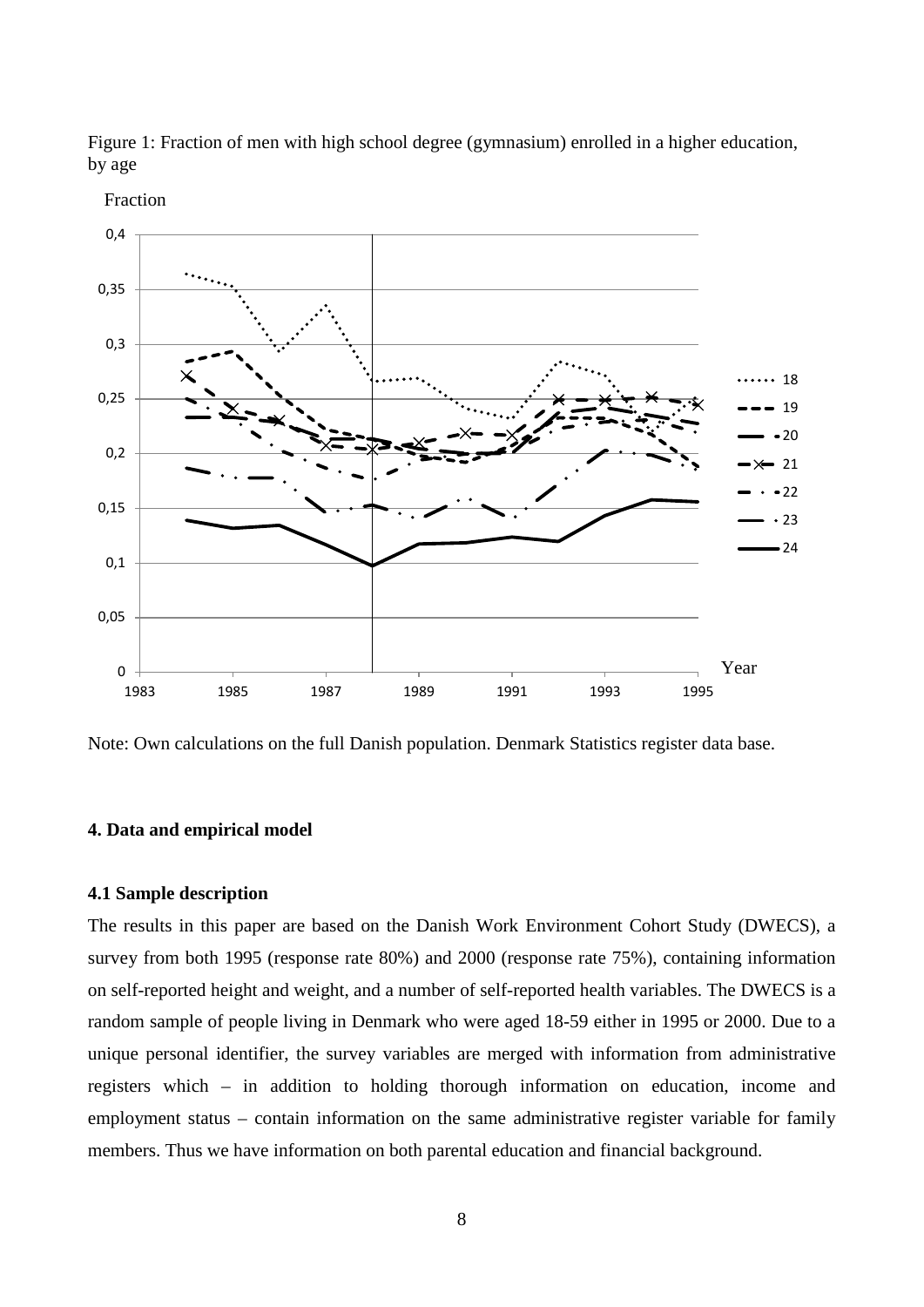The total sample of men and women from the survey amounts to 13,722 observations. As we focus on the effect on body weight of completing a higher education whilst we take into account issues related to self-selection in education, we select men who were between 15 and 35 years of age in 1988. We restrict the sample to men with available information on parental income. Our main results are virtually the same when we impose other age restrictions. However, when we test the results by including older cohorts, we lose a significant amount of observations due to missing parental background information. We have excluded men with missing information on height or weight. The final pooled dataset for 1995 and 2000 consists of 3,007 men.

#### **4.2 Defining body weight categories, higher education, and low income background**

The primary body weight measure used in most empirical literature is the Body Mass Index (BMI), calculated as weight in kilograms (kg) divided by height in meters squared  $(m^2)$ .<sup>[8](#page-12-0)</sup> We use both a continuous measure of BMI and an indicator for people with a BMI in a healthy range, i.e. between 19 and 25. As the medical literature shows an increase in the probability of diseases and mortality for BMI's higher than 25, we use indicator variables for being overweight (BMI>=25) and obese  $(BMI>=30)$ .

To identify the financial background of each respondent, we use paternal income. The respondent is categorized as coming from a low-income background if the paternal income was below 60% of the median average gross income among men in the same parental age group within the period 1994- 2000.<sup>[9](#page-12-1)</sup> If the paternal income is missing, we use maternal income. On average maternal income is lower than paternal income. Thus some respondents might be characterized as coming from lowincome household because their financial background is identified from maternal income. However, when the respondent's income background is identified from maternal income, the household was likely to be a single-parent household. Assuming that people from single-parent households come from relatively low-income backgrounds seems a reasonable assumption.

<sup>&</sup>lt;sup>8</sup> Using BMI as a body weight measure has two drawbacks. First, medical research shows a tendency for people to under-report their true weight but over-report their height. Second, a number of studies find that BMI is a poor predictor of body fat (see e.g. Burkhauser and Cawley (2008)). Unfortunately, BMI is the only body weight measure available in the DWECS.<br><sup>9</sup> Reliable parental income is not available before 1994. However, it is a realistic assumption that the average relative

parental income in the seven-year period from 1994-2000 does not differ from the seven-year relative average relative parental income from 1988-1994 (i.e. in the treatment period).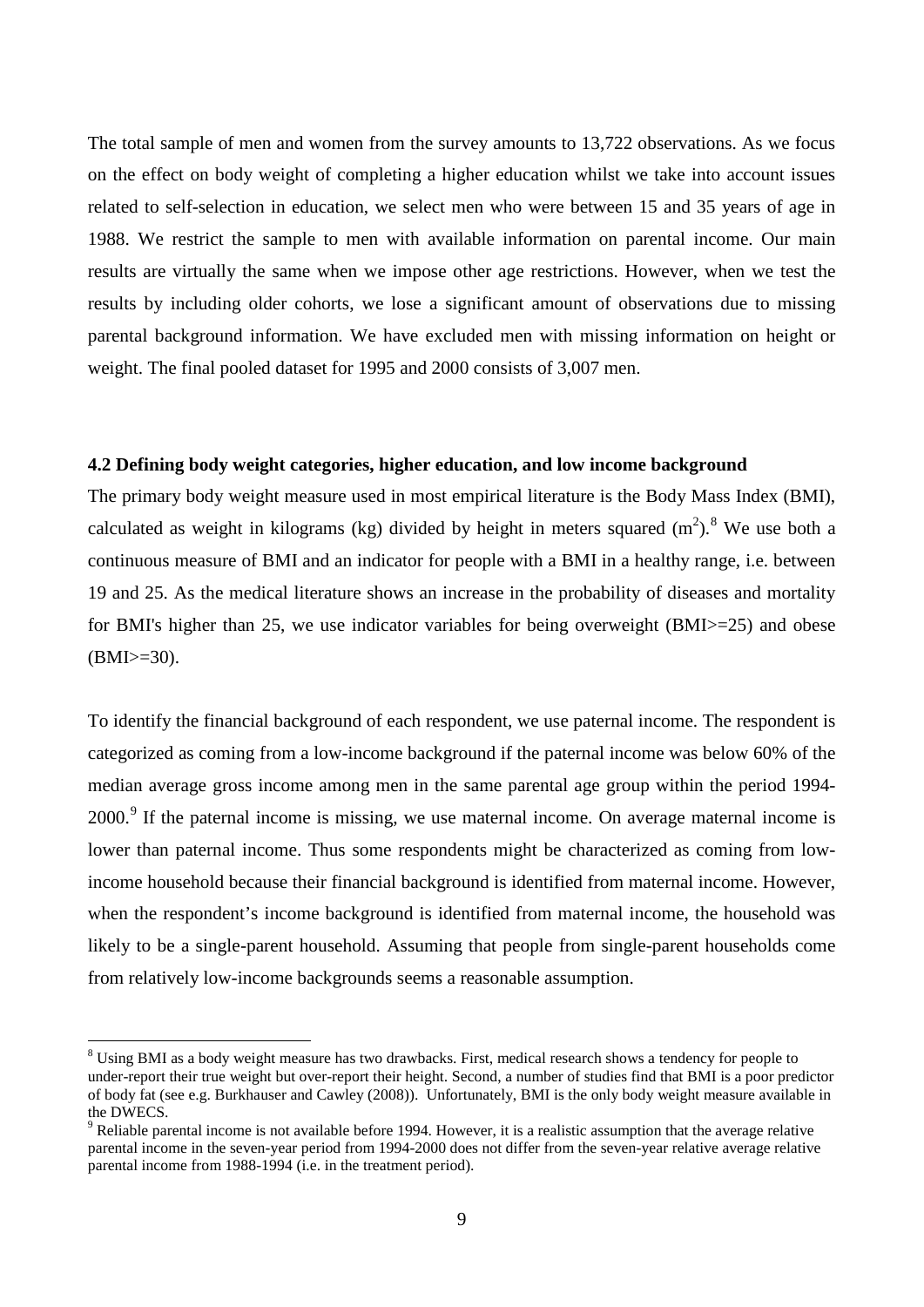When we estimate separate analysis by income background, we use information on parental income, not parental education or occupation.<sup>[10](#page-13-0)</sup> As parental income is less related to the respondent's education than parental education and occupation, we expect the sample split to be less endogenous. Indeed, Kenkel et al. (2006) find that parental education is more strongly associated with individuals' BMI than with their education. This result indicates that parental education is important for investigating the relation between education and body weight, as differences in competencies in acquiring and understanding health information may appear, as well as differences in habits and norms related to health, depending on parental educational background. We control for parental education in all the estimations.

Whilst parental education is correlated with parental income, we find a significant number of parents with few years of education in the non-low-income group and a significant amount of parents with quite a few years of education in the low-income group. In addition to having few financial resources for purchasing healthy food, people coming from a low-income group are in general characterized by living in neighbourhoods with the lowest housing prices and less privileged environments. The results by subgroup of income background therefore suggest how the impact of a higher education differs according to the economic and social environment during childand adulthood. Therefore, analysing the effect of higher education on body weight with respect to parental income, instead of parental education, makes good sense.

As the income distribution in Denmark is relatively compressed, the definition of low-income and non-low-income background might be significantly different in Denmark from that in many other non-Scandinavian countries. The non-low income group in particular consists of many middle-class families, as Denmark has very few wealthy people. Consequently, we expect the reform of the student grant scheme to have an impact on people from both the low- and the non-low-income  $groups.<sup>11</sup>$  $groups.<sup>11</sup>$  $groups.<sup>11</sup>$ 

 $10$  We have tested the results by parental (highest) occupational status (white collar/blue collar worker) instead of income. However, no significant difference appears in the relation between education and body weight when we compare men having parents working as white-collar workers with men having parents working as blue-collar workers  $11$  We have tested different cutoff points for parental income, and the results are not significantly different around the threshold (i.e. 60 % of the average median income).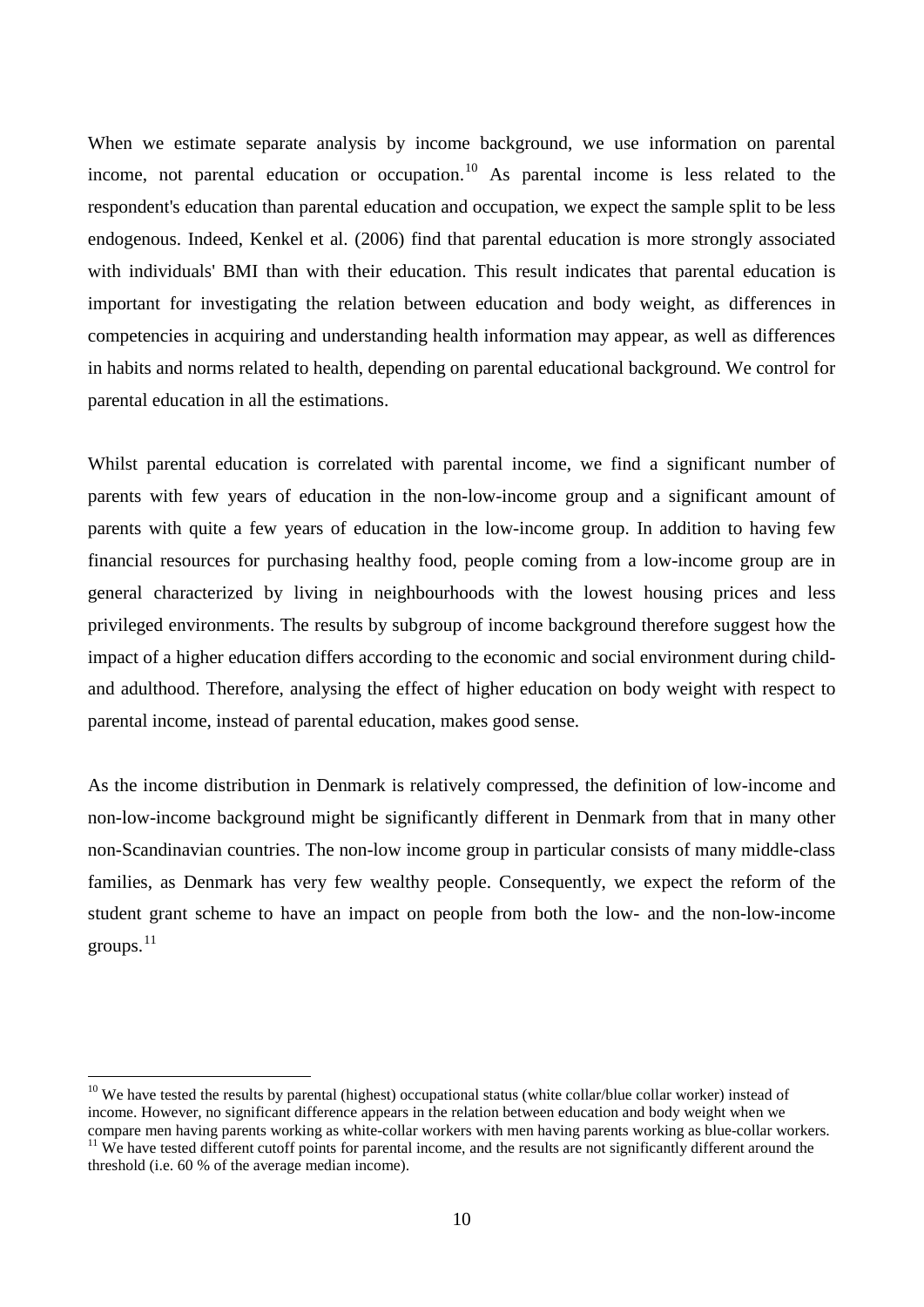We use the Danish education register to define the binary indicator for having enrolled in higher education. We categorize people who have completed or started a higher education at a nationally recognized institution at the time of the interview as 'people with a higher education'.

#### **4.3. Descriptive statistics**

The descriptive statistics for all included variables for our restricted sample of men appears in Table 1. On average, men have a BMI of 25.0 when they are aged 23-47. The average BMI is a bit higher for men from low-income families (25.4) than for those from non-low-income families (24.9). The fraction of men in the healthy range category is 56.7% in the full sample, and 50.7% and 57.8% for men coming from low- and non-low-income backgrounds, respectively. Less than one per cent of the men in the sample are underweight. The prevalence of overweight and obesity is 35.2 and 7.6%, respectively, in the full sample. The prevalence of overweight and obesity differs significantly between men from low- and non-low-income families. In the full sample of men, 26.3% have a higher education. The fraction of men with a higher education is 20.6 and 27.4 when coming from low- and non-low-income backgrounds, respectively.

In addition to using a binary indicator for taking a higher education, we control for a set of attributes that may influence the tendency to have a higher body weight. These attributes include binary indicators for immigrant and marital status (including cohabiting couples), whether the parents had a higher education (e.g. a one-year certification program, bachelor's degree or postgraduate degree), and whether the individual grew up in a low-income family. Furthermore, we control for the income and age of the individual during the year that body weight is measured.<sup>[12](#page-14-1)</sup>

<span id="page-12-1"></span><span id="page-12-0"></span> $12$  Measures of previous work experience and occupational and employment status have been included in the models but are left out because of low significance. Furthermore, maternal and paternal occupational status have been included. However, due to low significance we excluded these variables again. Age has been included without the square. Whilst the results are virtually the same with or without including age-squared in the empirical models, some of the explanatory variables become more significant when age-square is included.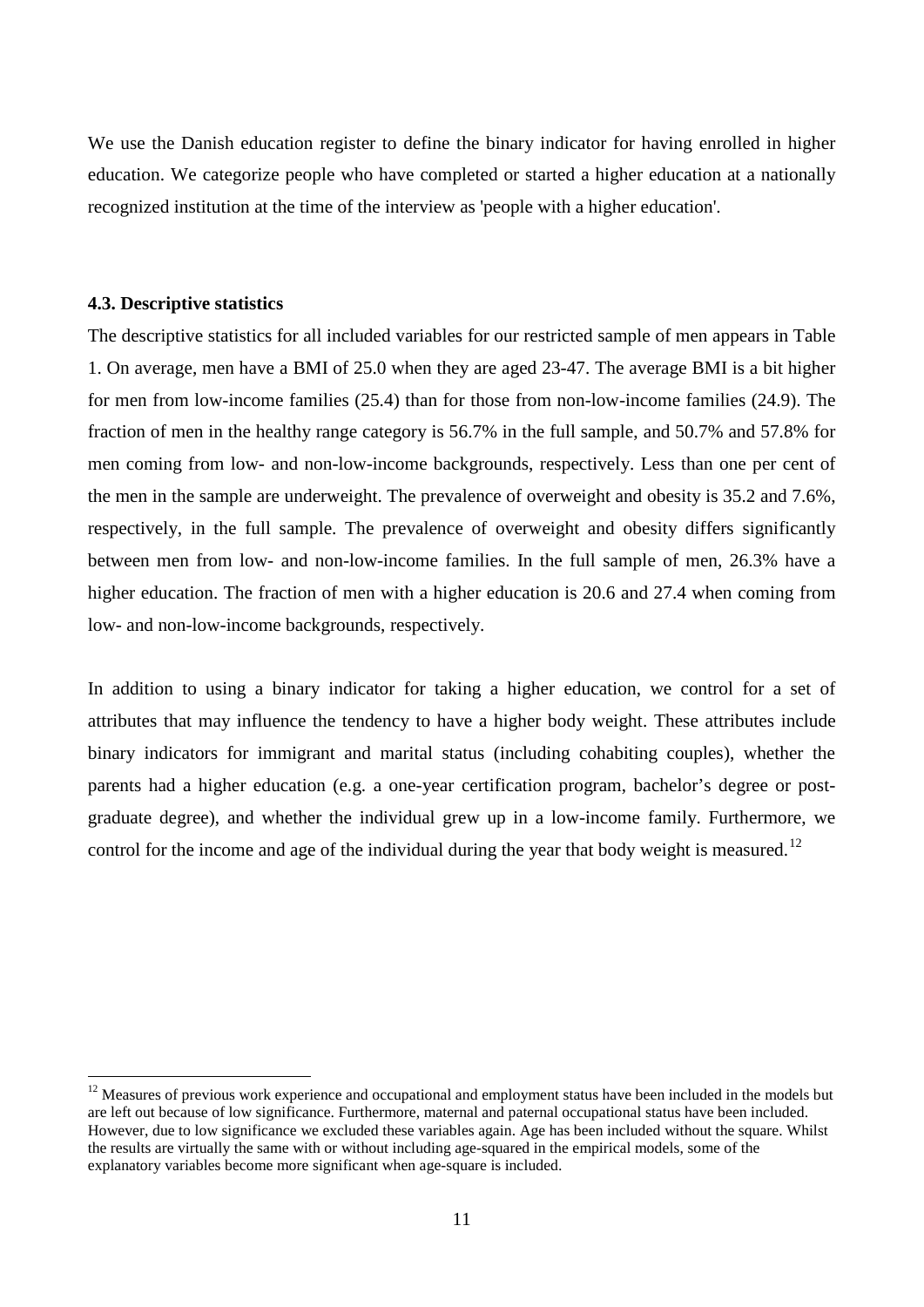|                    |          | All       | Low income            |           | Non-low income |           |
|--------------------|----------|-----------|-----------------------|-----------|----------------|-----------|
|                    | Mean     | Std. dev. | Mean                  | Std. dev. | Mean           | Std. dev. |
| Underweight        |          |           |                       |           |                |           |
| (% )               | 0.005    | (0.070)   | 0.006                 | (0.080)   | 0.005          | (0.069)   |
| Healthy            |          |           |                       |           |                |           |
| weight $(\% )$     | 0.567    | (0.496)   | 0.507 <sup>a</sup>    | (0.500)   | 0.578          | (0.494)   |
| Overweight         |          |           |                       |           |                |           |
| (% )               | 0.352    | (0.478)   | 0.386 <sup>a</sup>    | (0.487)   | 0.346          | (0.476)   |
| Obese (%)          | 0.076    | (0.265)   | $0.100^{a}$           | (0.300)   | 0.0719         | (0.257)   |
| BMI $(kg/m^2)$     | 25.019   | (3.289)   | $25.426^{a}$          | (3.465)   | 24.944         | (3.251)   |
| Higher             |          |           |                       |           |                |           |
| Education          |          |           |                       |           |                |           |
| (0/1)              | 0.263    | (0.441)   | $0.206$ $^{\rm a}$    | (0.405)   | 0.274          | (0.446)   |
| Age (years)        | 33.676   | (6.066)   | 34.669 <sup>a</sup>   | (6.635)   | 33.492         | (5.937)   |
| Age squared        |          |           |                       |           |                |           |
| (years)            | 1170.884 | (416.017) | 1245.849 <sup>a</sup> | (463.116) | 1156.961       | (405.245) |
| Married            |          |           |                       |           |                |           |
| (0/1)              | 0.717    | (0.450)   | 0.701                 | (0.458)   | 0.720          | (0.449)   |
| Low income         |          |           |                       |           |                |           |
| background         |          |           |                       |           |                |           |
| (0/1)              | 0.157    | (0.364)   |                       |           |                |           |
| Income in          |          |           |                       |           |                |           |
| <b>1000 DKK</b>    | 28.220   | (14.193)  | $26.092$ <sup>a</sup> | 11.664)   | 28.616         | (14.582)  |
| Mother,            |          |           |                       |           |                |           |
| higher             |          |           |                       |           |                |           |
| education          |          |           |                       |           |                |           |
| (0/1)              | 0.136    | (0.343)   | $0.076^{\,\rm a}$     | (0.266)   | 0.147          | (0.354)   |
| Father,            |          |           |                       |           |                |           |
| higher             |          |           |                       |           |                |           |
| education          |          |           |                       |           |                |           |
| (0/1)<br>Number of | 0.157    | (0.364)   | 0.159                 | (0.366)   | 0.156          | (0.363)   |
| observations       |          |           |                       | 471       |                |           |
|                    |          | 3,007     |                       |           |                | 2,536     |

Table 1: Descriptive statistics, men, all and by parental income background. Mean and standard deviance (Std. dev.) in parentheses

<span id="page-13-0"></span>Notes: The sample includes men 15-35 years old in 1988. Standard t-tests of differences in means are conducted to determine the difference between men from low-income background and non-low income background.<sup>a</sup> indicates that the difference is significant at less than 5%.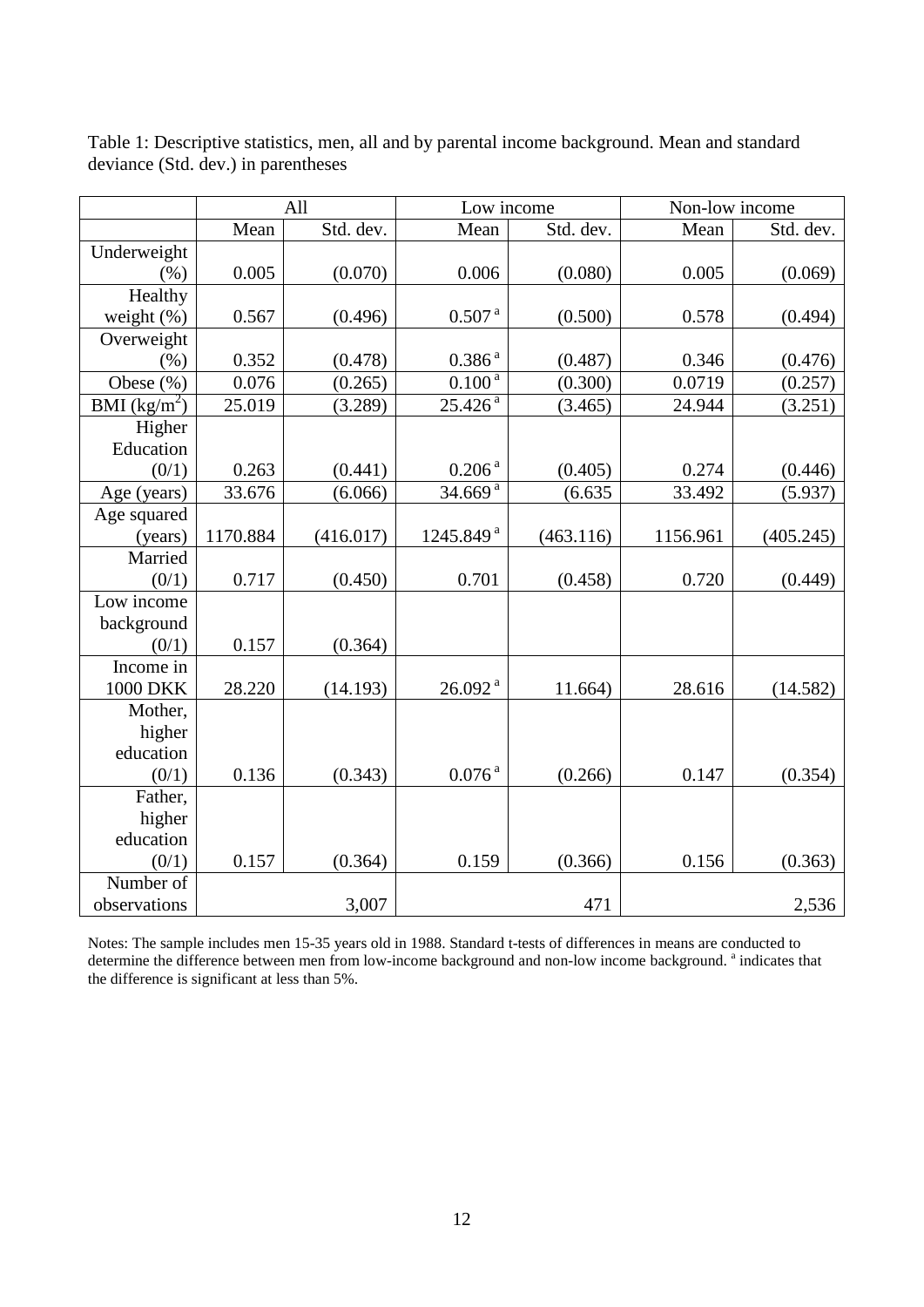#### **4.5. Econometric approach**

Previous literature shows a negative association between education and obesity. However, this result might be driven by unobserved individual characteristics related to education. These unobserved omitted variables may bias the relationship between education and obesity. As discussed in section 3, we use a reform of the Danish student grant scheme in 1988 and use instrumental variables method to handle the unobserved heterogeneity.

A good instrument satisfies two requirements. First, the instrument must be correlated with holding a higher education. Second, the instrument must be orthogonal to the error term. In other words, the instrument should not influence the outcome variable (body weight) other than through the variable measuring education. The major change in the Danish student grant scheme was introduced in 1988, increasing the student grants by approximately 60% and thereby creating an economic incentive for taking a higher education amongst the group of people who had not yet completed a higher education. As Figure 1 shows, an increase in the incentive to begin a higher education apparently occur by the time the changes in the student grant scheme occurred.

Not all people begin a higher education, despite the university's being free and the Danish student grant scheme and loans being favourable. In the short run, in term of earnings, enrolling in vocational education is relatively more beneficial than enrolment in a university or college education. However, the long-run return on a higher education is important. For example, the starting wage for an economist is significantly higher than that for a carpenter. Furthermore, the opportunity cost of postponing education, due to the high school or extra entry courses necessary for enrolling in universities, can be very extensive and can thus reduce lifetime earnings. Moreover, the personal cost of becoming a carpenter instead of an economist might be very extensive, depending on a person's aptitudes. Taking a choice against one's aptitudes could reduce one's lifetime earnings. The financial and personal costs and the lifetime earnings are therefore important factors in educational choices.

<span id="page-14-1"></span><span id="page-14-0"></span>The increase in the student grant scheme increased student income. One might surmise that this increase could affect the young people's body weight, as they now would have better financial resources for purchasing either more healthy or unhealthy food. However, although the percentage increase in the student grant scheme were high and might have had an impact on those who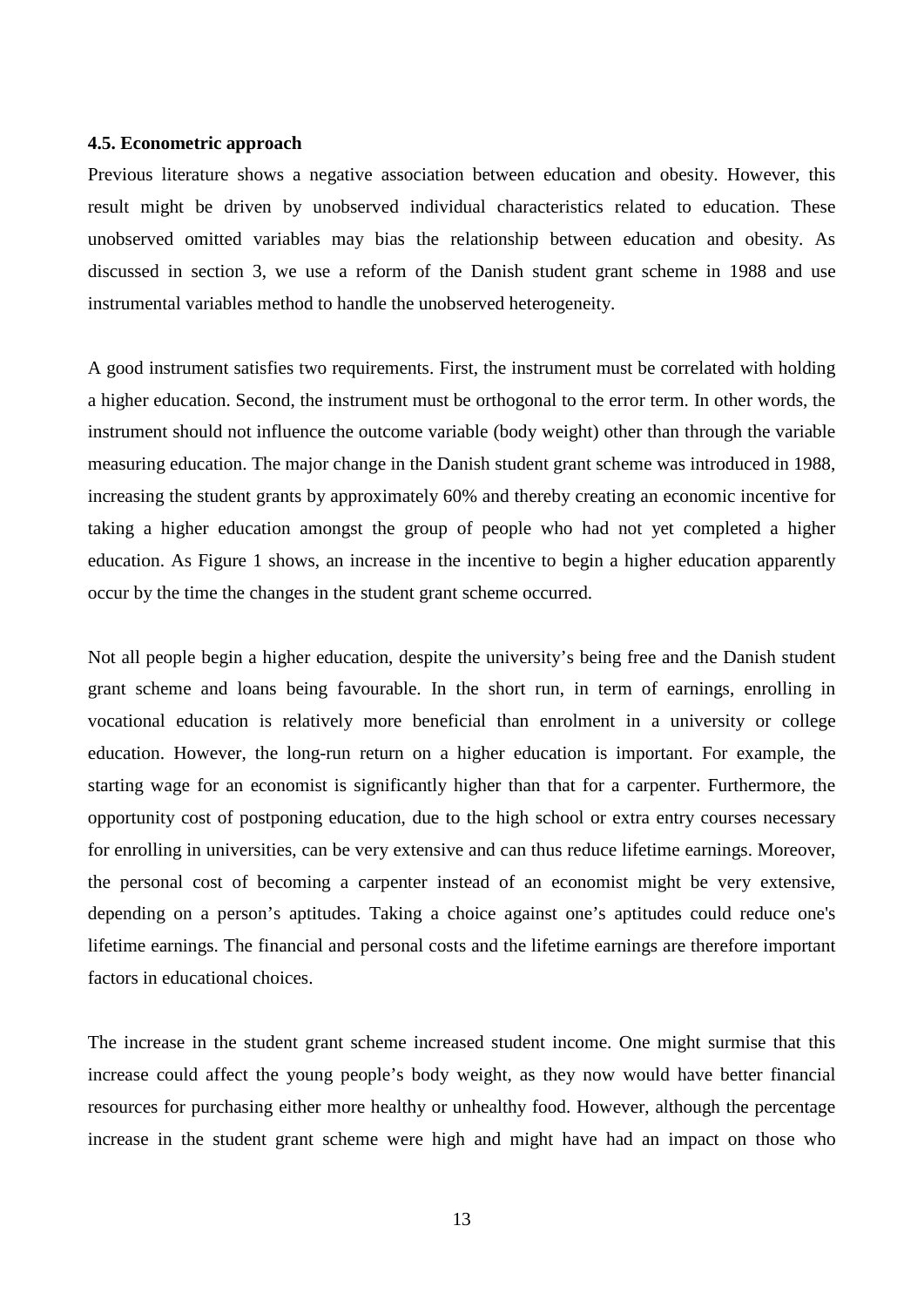considered to take a higher education, the increases in nominal value of the student grants are not very high and it is less likely that this increase will affect consumption possibilities to an extend that it has an impact on body weight.

The equation estimating the relationship between body weight and education, EDU, accounting for individual heterogeneity is the following:

(1) 
$$
BW_{it} = \alpha_1 + EDU_{it}\beta + X_{it}\gamma + \varepsilon_{it}
$$

In equation 1, *X* is a vector of variables that affects body weight (age, ethnicity, marital status, income and parental education), and  $\varepsilon$  is the residual. If education were strictly exogenous, the parameter estimate of β in an OLS (or probit) estimation would be a consistent estimate of the true effect of taking a higher education on body weight. However, it is likely that unobserved characteristics correlated with both body weight and holding a higher education will obfuscate the results and bias the estimates. The incidence of holding a higher education is estimated using the reform of the student grant scheme in 1988 in the following way:

(2) 
$$
EDU_{i} = reform1988_{i} \lambda + X_{i} \theta + \eta_{i}
$$

In equation 2, *X* is the same vector of variables that affect body weight, *reform1988* is a variable measuring how the 1988 reform affected the respondent's incentive to begin higher education.

We construct a continous instrument due to the idea that youth choose education at different life stages and with different budget restrictions. The idea is that men 18 years old and younger in 1988 are influenced the most by the reform because they probably have not yet made their final educational choice. The older the men are in 1988 the more men have already made their educational choice, and for some of them it will be too costly to change their educational choice due to the reform. Thus the effect of the reform is expected to decline with age.

To select individuals affected by the reform, we assigned all men who have not yet completed or been enrolled in a higher education in 1988 and who is below 22 years a value between 0 and 4. These values indicate how the student grant scheme can have an effect until age 22, the age by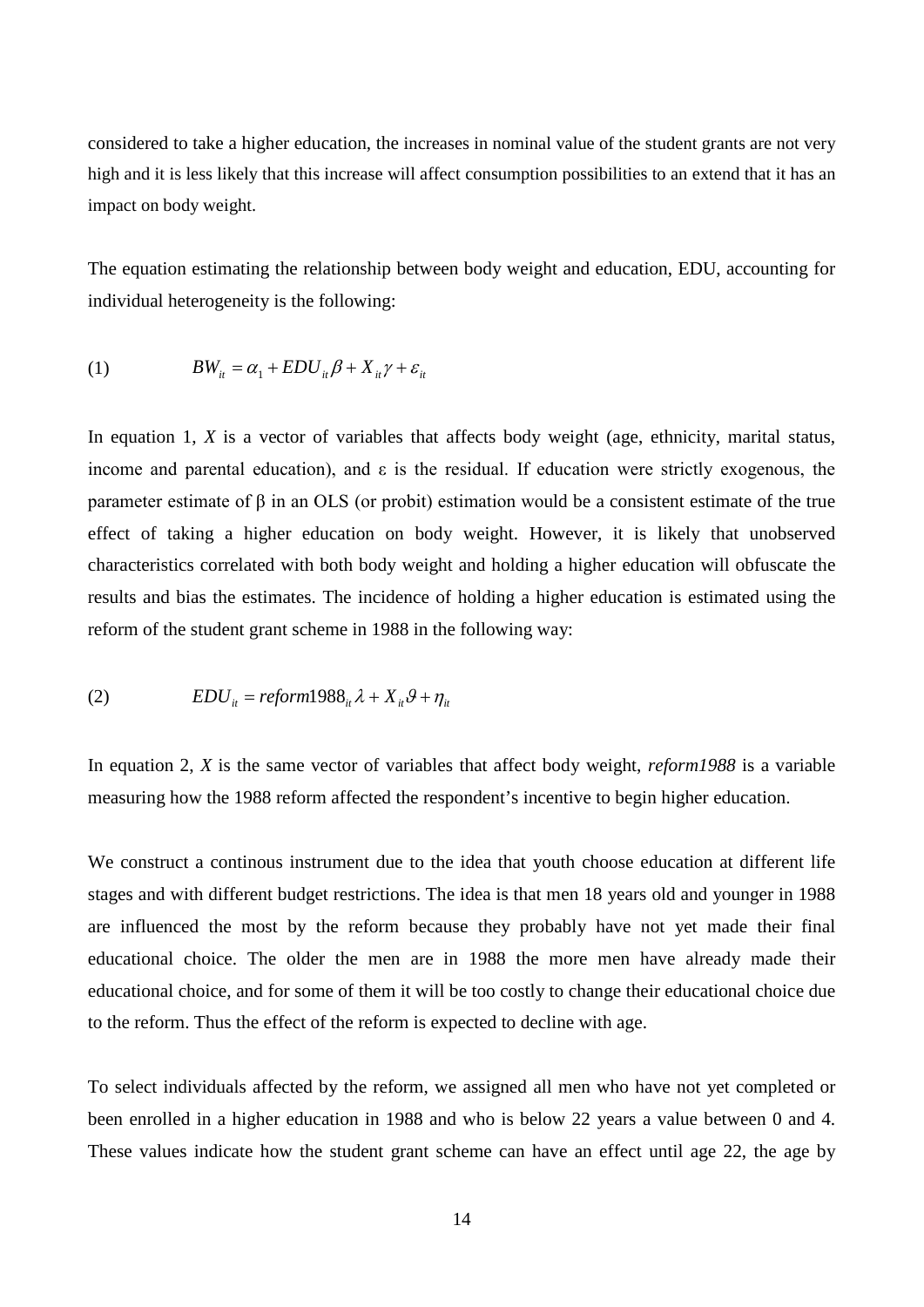which most students are enrolled if they complete a higher education. According to OECD (1996) the median age of enrolment in Denmark is 21.2 in 1996. Thus the majority of the Danish population have already taken their education decision at age 22. We assigned men, not enrolled at a higher education at age 18 and less, 19, 20 and 21 in 1988 a value of 4, 3, 2 and 1, respectively. The maximum value of 4 corresponds to the average number of years with completed education above 12 years of education for the youngest men in the sample (own calculations on the full sample of men aged 15 to 35 in 1988). We assign men already enrolled in a higher education in 1988 a value corresponding to their expected number of years of education (above 12 years of education) minus the years they have already taken.<sup>[13](#page-18-0)</sup> We assign men that already had completed a higher education in 1988 a value of 0 as they are assumed not to be affected by the reform.<sup>[14](#page-18-1)</sup>

With this continuous instrumental variable we exploit the variation in the treatment. We have tested various instruments on various samples including different age groups. Some of the results are shown in the sensitivity analysis, and others are available from the authors upon request. I Tabel A3 we include results using a binary instrument, where those assigned a positive value get a value of 1.

We estimate models on BMI, a binary indicator for being in a healthy range (BMI between 19 and 25), a binary indicator for being overweight (BMI above 25) and a binary indicator for being obese (BMI above 30). As the results for being overweight are virtually the same as for being in the healthy range, the results for being overweight are in the Appendix. Furthermore, the results for being obese also appear in the Appendix. Only 47 men are categorized as obese; therefore, the estimated parameters in models estimating the probability of being obese are sensitive to outliers.

We estimate ordinary least square and instrumental variable models when using BMI as outcome, and use probit and bivariate probit models when estimating the probability of being in the healthy

 $13$  To calculate the expected number of years in a higher education among men already enrolled in a higher education we use exit dates from the highest education achieved and the official duration of the education program in months. The entry date is constructed from the exit date and the official duration records. If the exit date was missing for men starting a higher education before 1980, a predicted exit date was used.

 $14$  We have tested different definitions of the continuous instrument, without significant differences in the estimated results. The instrument does not exactly follow the age distribution and business cycle.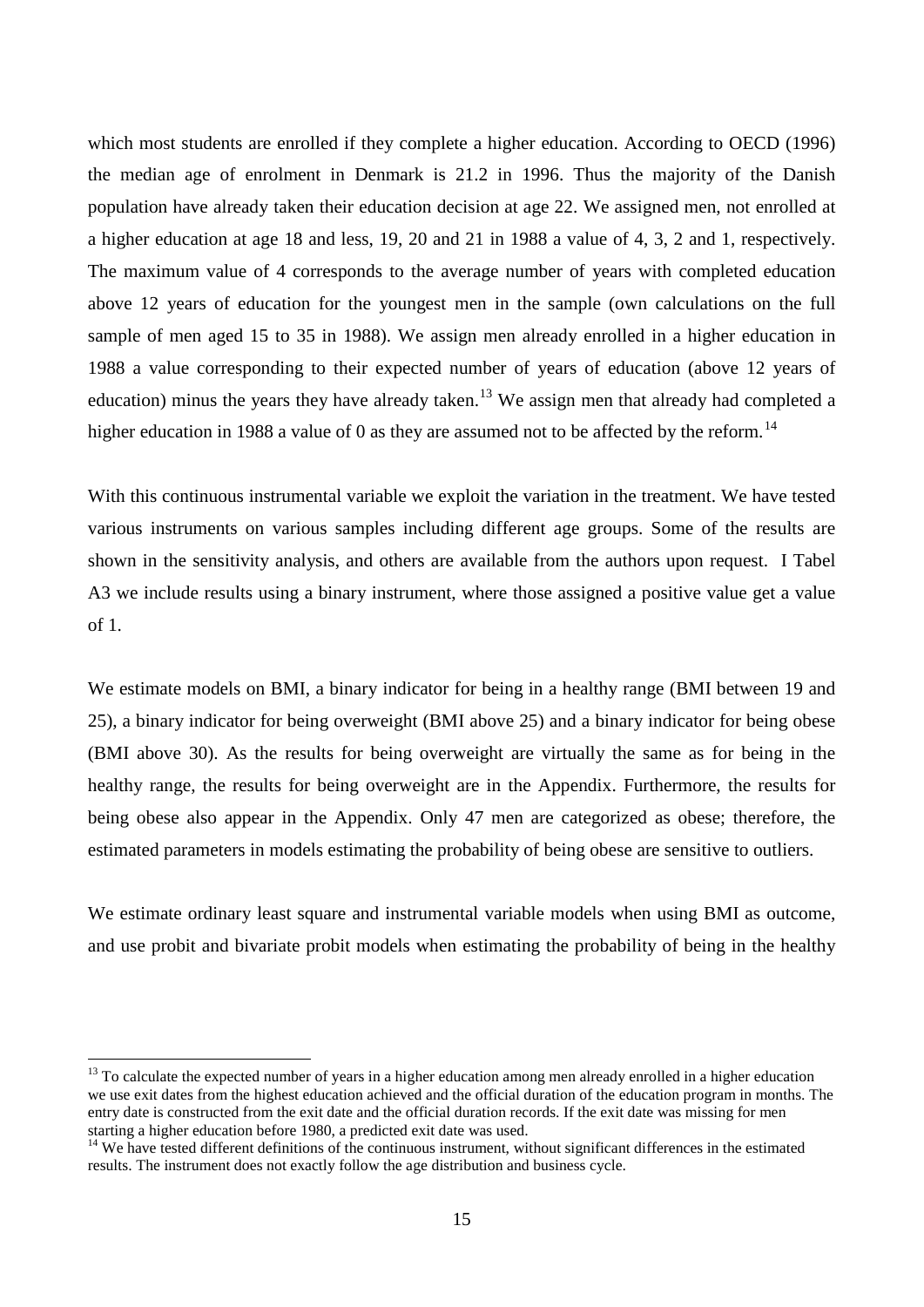range, being overweight and obese.<sup>[15](#page-19-0)</sup> To test for exogeneity in the instrumental variable models, we use a Durbin-Wu-Hausmann chi-square test.

In the bivariate probit model the correlation between the error terms in the first-stage equation and the structural equation, ρ, indicates independence between the two equations. However, rejecting the hypothesis that the two equations are independent is difficult for small samples, and one therefore needs to be careful to draw strong conclusions in these situations. The coefficient ρ gives insight into the correlation between the unobserved abilities and body weight term. If the coefficient is significant in the structural body weight equation, then unobserved abilities related to education are correlated with body weight.

Under the assumption of monotonicity, i.e. that no one will lower his educational choice because of the reform, our estimates can be interpreted as local average treatment effects (Imbens and Angrist, 1994). Thus the effect estimated in the IV models apply only to those people who – due to the reform in the student grant scheme – take a higher education but who would not have done so in the absence of the reform. This group might differ depending on their parental income background. Men coming from a non-low income might be less credit constrained, and therefore react less on the increase in the student grant scheme, while men coming from a low income might have less support from home and therefore react more on the increase in the student grant scheme. The compliers might therefore be different when we examine the effect of a higher education on body weight by parental income background.

To test the validity of the reform, we perform a placebo test. We construct an instrumental variable assuming an imaginary reform in 1982 and test how the results from the first stage and the instrumental variables models differ from the results when we use the 'true' reform.

<sup>&</sup>lt;sup>15</sup> This approach assumes that the residuals from the probit estimation and from the first step regression are independent and identically distributed multivariate normal. Linear probability models have also been estimated for all binary outcomes, with virtually the same results.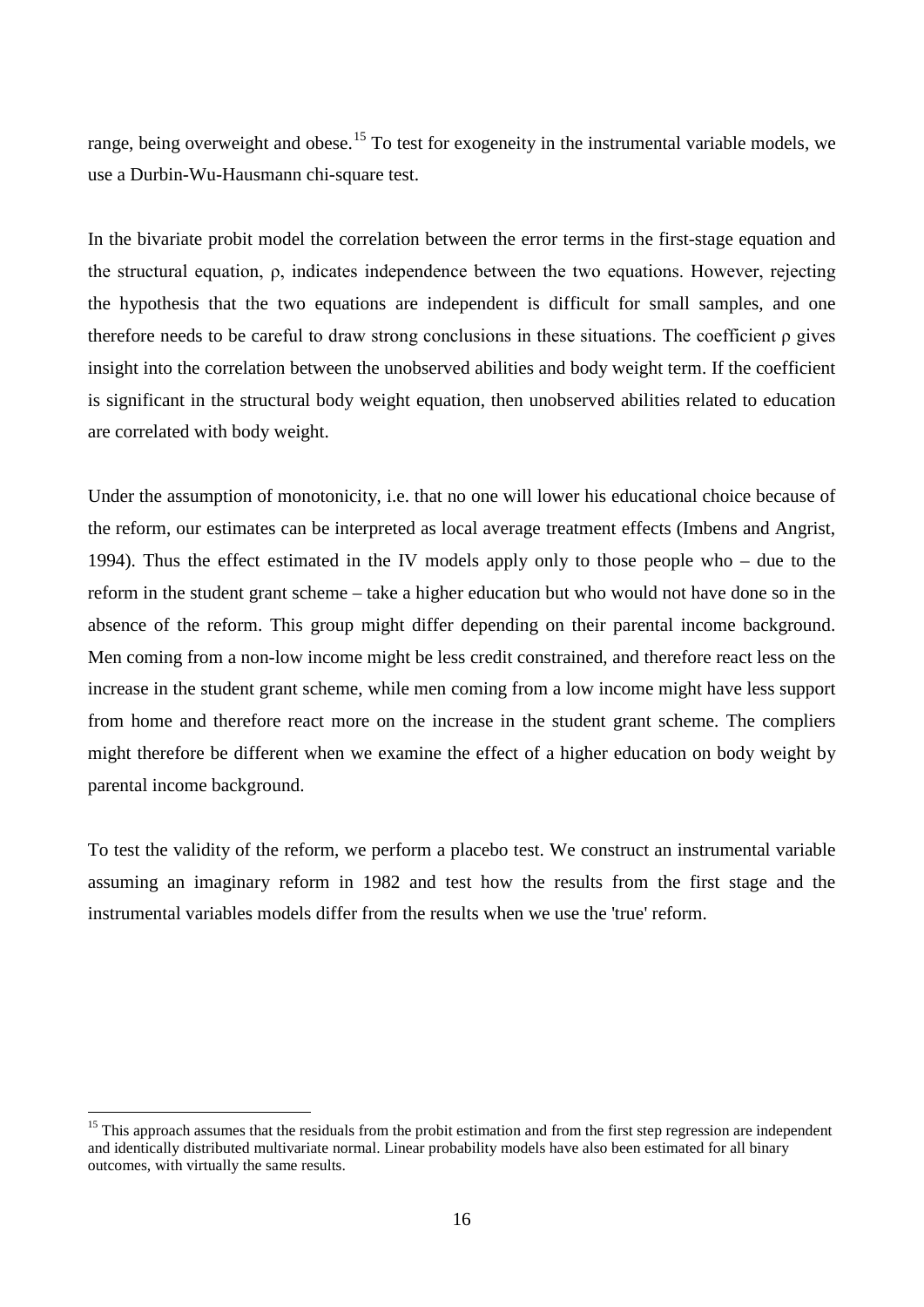#### **5. Results**

#### **5.1 Baseline results**

Table 2 presents the OLS estimation results where education is regressed on BMI, including variables measuring age, income, marital status, income and parental education. The OLS results show a significant relationship between education and BMI. People with a higher education tend to have a lower BMI. The parameter estimate is larger among people from low-income backgrounds compared to people coming from non-low-income backgrounds. Whereas parental education is negatively associated with BMI in the full sample and amongst men from non-low income backgrounds, the relationship is not significantly different from zero amongst men from lowincome backgrounds.

|                                  | All           | Low income    | Non-low income |
|----------------------------------|---------------|---------------|----------------|
| Higher education $(0/1)$         | $-0.817$      | $-0.867$      | $-0.825$       |
|                                  | $(0.154)$ *** | $(0.400)$ **  | $(0.165)$ ***  |
| Low income background $(0/1)$    | 0.379         |               |                |
|                                  | $(0.204)$ *   |               |                |
| Age (years)                      | 0.296         | 0.404         | 0.245          |
|                                  | $(0.105)$ *** | (0.274)       | $(0.111)$ **   |
| $Age2$ (years)                   | $-0.004$      | $-0.006$      | $-0.003$       |
|                                  | $(0.002)$ **  | (0.004)       | $(0.002)*$     |
| Married $(0/1)$                  | 0.235         | $-0.405$      | 0.368          |
|                                  | (0.166)       | (0.482)       | $(0.169)$ **   |
| Income in 1000 DKK               | 0.005         | $-0.008$      | 0.006          |
|                                  | (0.005)       | (0.015)       | (0.005)        |
| Mother, higher education $(0/1)$ | $-0.545$      | $-0.773$      | $-0.551$       |
|                                  | $(0.194)$ *** | (0.644)       | $(0.202)$ ***  |
| Father, higher education $(0/1)$ | $-0.342$      | $-0.448$      | $-0.295$       |
|                                  | $(0.185)^*$   | (0.456)       | $(0.202)*$     |
| Constant                         | 19.242        | 19.163        | 19.821         |
|                                  | $(1.712)$ *** | $(4.578)$ *** | $(1.817)$ ***  |
| R-squared                        | 0.04          | 0.03          | 0.04           |
| Number of observations           | 3,007         | 471           | 2,536          |

Table 2: Body mass index (BMI) and higher education – OLS results. Men, all and by income background

<span id="page-18-1"></span><span id="page-18-0"></span>Notes: The sample consists of men 15-35 years old in 1988. Significance: \*\*\* p<0.01; \*\*p<0.05, \* p<0.10.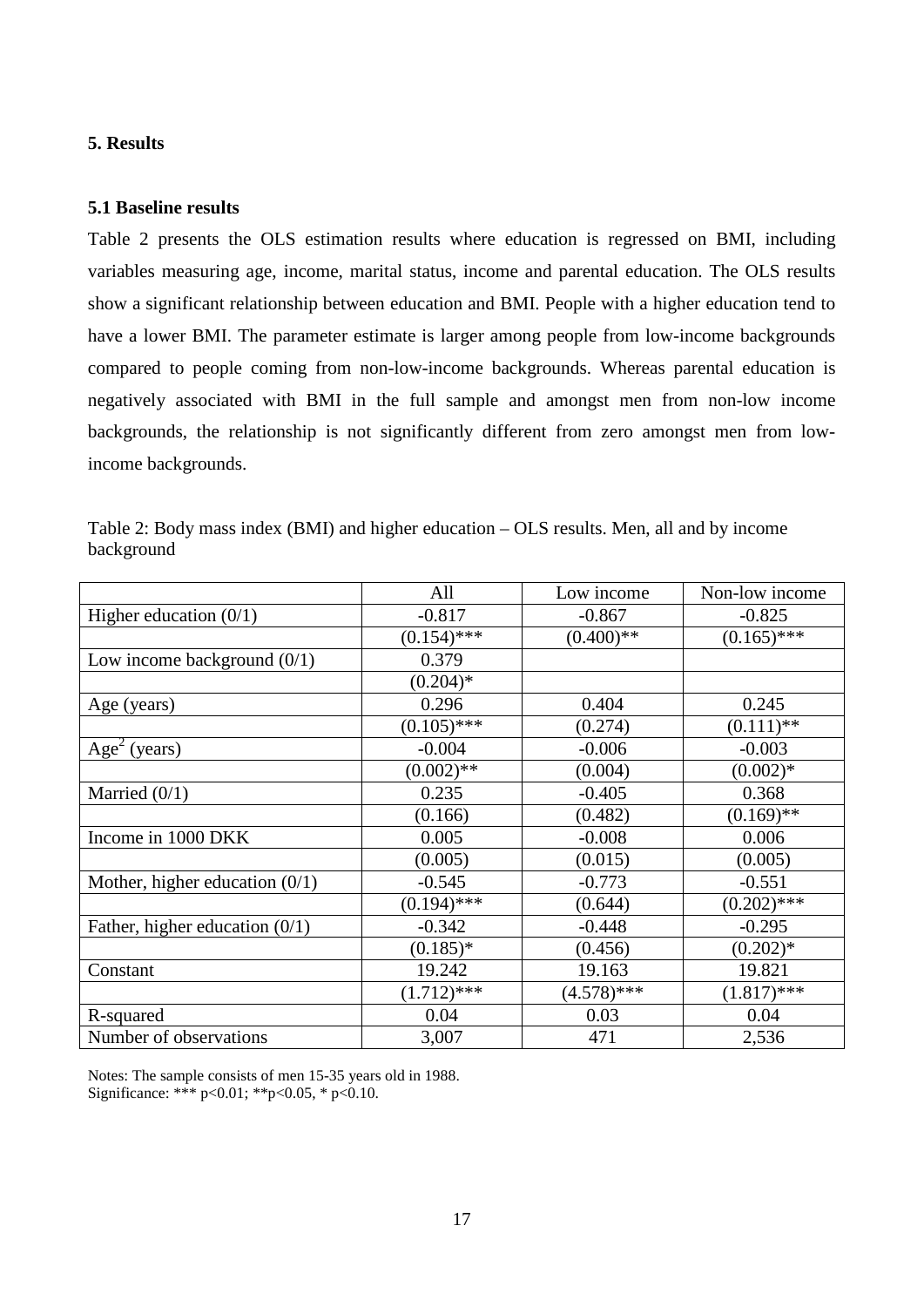Figure 2: Quantile regression plot. Estimated parameter for higher education on BMI. Men, low income



Note: The sample consists of all men 15-35 years old in 1988 coming from low-income background. The following control variables are added but not shown: age, age squared, married, income, maternal and paternal higher education. Standard errors are obtained using bootstrapping method.

Figure 3: Quantile regression plot. Estimated parameter for higher education on BMI. Men, non-low income



<span id="page-19-0"></span>Note: The sample consists of all men 15-35 years old in 1988 coming from non-low-income background. The following control variables are added but not shown: age, age squared, married, income, maternal and paternal higher education. Standard errors are obtained using bootstrapping method.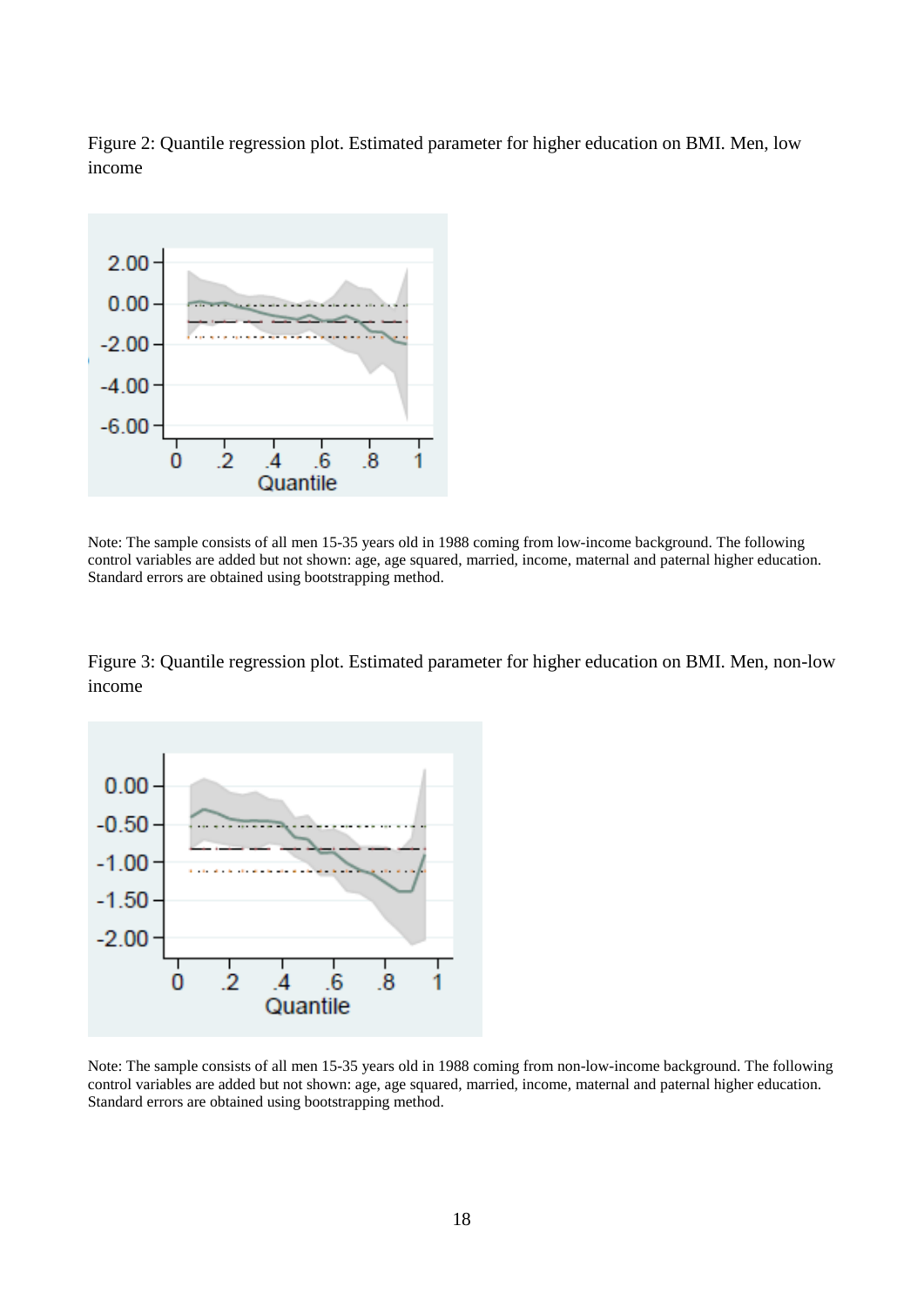Figures 2 and 3 show the plots of the quantile regressions for the education variable by parental income background. In the quantile regressions we also control for the list of variables included in Table 2. The quantile regression results indicate that higher education is not correlated with the lower quantiles of BMI, whilst higher education is negatively correlated with the higher quantiles of BMI. These results suggest that a linear regression model is not the optimal solution for assessing the relation between higher education and unhealthy body weight, as the results at the mean differ from results in higher quantiles. Unfortunately, an instrumental approach in a quantile regression model demands more data than we have available.

Table 3: Probability of being in the healthy weight range (BMI>19 and >25) - probit results. Parameter estimates, standard errors in parentheses. All men and by parental income background.

|                               | Men           |             |                |  |  |
|-------------------------------|---------------|-------------|----------------|--|--|
|                               | All           | Low income  | Non-low income |  |  |
| Higher education $(0/1)$      | 0.340         | 0.250       | 0.357          |  |  |
|                               | $(0.056)$ *** | $(0.165)^*$ | $(0.071)$ ***  |  |  |
| Low income background $(0/1)$ | $-0.136$      |             |                |  |  |
|                               | $(0.064)$ **  |             |                |  |  |
| Number of observations        | 3,007         | 471         | 2,536          |  |  |

Notes: The sample consists of men 15-35 years old in 1988. The following control variables are added but not shown: age, age squared, married, income, maternal and paternal higher education. See also Table 2. Significance: \*\*\* p<0.01; \*\*p<0.05, \* p<0.10.

Table 3 presents the probit results with a binary outcome for being in a healthy weight category (BMI between 19 and 25). All models include the same control variables as presented in Table 2. Amongst all men, those who took a higher education have a significantly higher probability of being in the healthy weight category. In Table 3, columns 2 and 3, the results are shown by parental income background. For both income groups, completing a higher education is positively associated with the probability of being in the healthy weight category.

#### **5.2 Results from the instrumental variable and bivariate probit models**

Table 4 presents the estimation results from the instrumental variable regression method with BMI as outcome. For each sample the F-statistics and parameter estimates for the instrumental variable in the first stage regression and the test of exogeneity appear at the bottom of the table. The 1988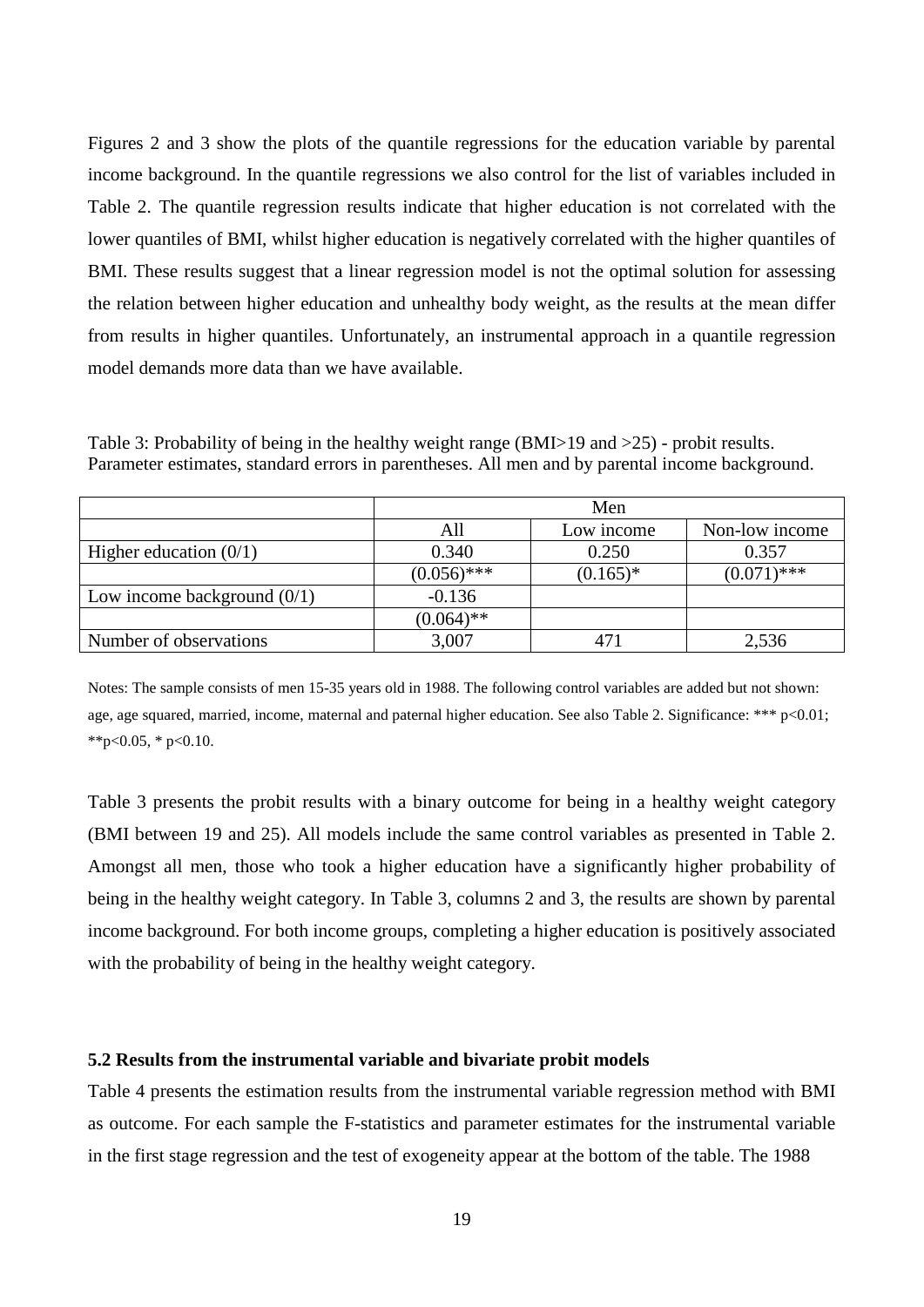|                            | Men           |               |                |  |  |
|----------------------------|---------------|---------------|----------------|--|--|
|                            | All           | Low income    | Non-low income |  |  |
|                            |               | background    | background     |  |  |
| Higher education           | 1.569         | 0.723         | 1.790          |  |  |
|                            | (1.081)       | (2.472)       | (1.192)        |  |  |
| Low income background      | 0.477         |               |                |  |  |
|                            | $(0.177)$ *** |               |                |  |  |
| F-test, first stage        | 56.35         | 13.25         | 44.98          |  |  |
| Parameter estimate: Reform | 0.058         | 0.072         | 0.057          |  |  |
| 1988 on Higher education   |               |               |                |  |  |
|                            | $(0.008)$ *** | $(0.020)$ *** | $(0.008)$ ***  |  |  |
| Durbin-Wu-Hausman test     | $5.464$ **    | 0.448         | $5.507**$      |  |  |
| Number of observations     | 3,007         | 471           | 2,536          |  |  |

Table 4: Body mass index (BMI) and taking a higher education – 2SLS results using the Danish student grant reform in 1988 as an instrument

Notes: The sample consists of men 15-35 years old in 1988. The following control variables are added but not shown: age, age squared, immigrant, married, income and parental education. Significance: \*\*\* p<0.01; \*\*p<0.05,\*\* p<0.10.

reform of the Danish student grant scheme had the expected positive impact on enrolment into higher education and the impact seems to be a bit larger among men from a low income background than from a non-low income background. If the intensity in the instrument increases by one unit on average the share that take a higher education will increase by 7.2 and 5.7 percentage points among men from low and non-low income background, respectively. For the whole sample the share will increase with 5.8 percentage points. For the full sample of men and the sample of men from low income and non-low-income background the F-statistics are above the suggested threshold on 10 (Staiger and Stock, 1997). These results indicate that the instrument is strong.

The results in Table 4 all show a positive effect of enrolling in higher education on BMI but the education effect is not significant different form zero. To test for endogeneity, we apply Durbin-Wu-Hausman chi-square test that compares the OLS and IV estimates. The significance of the

Durbin-Wu-Hausman test indicates that the IV and OLS estimates of higher education on BMI differ significantly in the full sample of men and for men in the non-low-income group, whereas these estimates do not differ for men from low-income backgrounds. However, the IV estimate only shows the effect for a group of compliers and this effect may differ from the estimated OLS effect because the latter is based on the entire sample and not only on the compliers.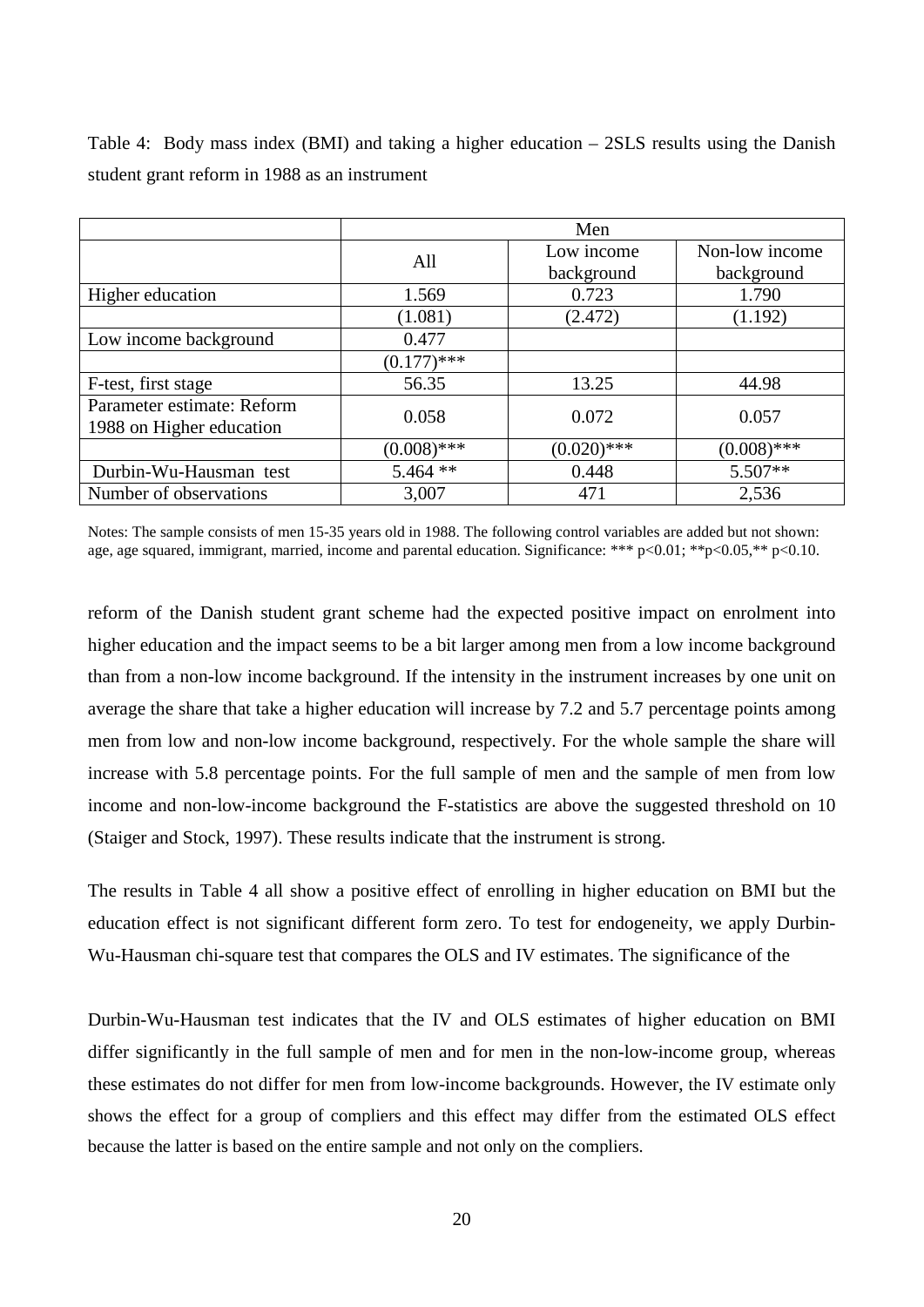The results from the bivariate probit model (table 5) show that enrolling in a higher education increases the probability of being healthy-weighted in the full sample and in the sample of men from low-income background (only significantly different from zero amongst the latter group). Amongst the men from low-income background that are affected by the instrument, the probability of being health-weighted increases with 8.8% when they complete a higher education. Amongst men from a non-low-income background enrolling in a higher education reduces the probability of being healthy-weighted. However, the marginal effect is small and insignificant indicating that for the men from a non-low-income background that are affected by the instrument, the probability of being health-weighted is not affected by their education. The parameter ρ for all three samples indicates that the two equations in the IV approach can be estimated separately, as in Table 3. However, as the sample sizes are small, we have to be careful with the interpretation of the ρ result.

|                                                            | Full sample      | Low income<br>background | Non-low income<br>background |
|------------------------------------------------------------|------------------|--------------------------|------------------------------|
| Healthy weight outcome                                     |                  |                          |                              |
| Higher education<br>(parameter estimates)                  | 0.148            | 1.705                    | $-0.006$                     |
|                                                            | (0.379)          | $(0.090)$ ***            | (0.391)                      |
| Higher education,<br>marginal effects (at sample<br>means) | 0.012<br>(0.029) | 0.088                    | $-0.004$                     |
|                                                            | (0.115)          | $(0.014)$ ***            | (0.030)                      |
| Higher education, outcome                                  |                  |                          |                              |
| Reform 1988                                                | 0.185            | 0.171                    | 0.178                        |
|                                                            | $(0.025)$ ***    | $(0.052)$ ***            | $(0.027)$ ***                |
| $\rho$                                                     | 0.114            | $-16.747$                | 0.217                        |
|                                                            | (0.223)          | (920.049)                | (0.235)                      |
| Obs.                                                       | 3,007            | 471                      | 2,536                        |

Table 5: The probability of being in the healthy weight range and taking a higher education – bivariate probit results using the Danish student's grant reform in 1988 as an instrument

Notes: Being in the healthy weight range is defined as 18<BMI<25. The sample consists of men 15-35 years old in 1988. The following control variables are included but not shown: age, age squared, married, income and parental education, see Table 3. Significance: \*\*\*  $p < 0.01$ ; \*\* $p < 0.05$ ,\*  $p < 0.10$ .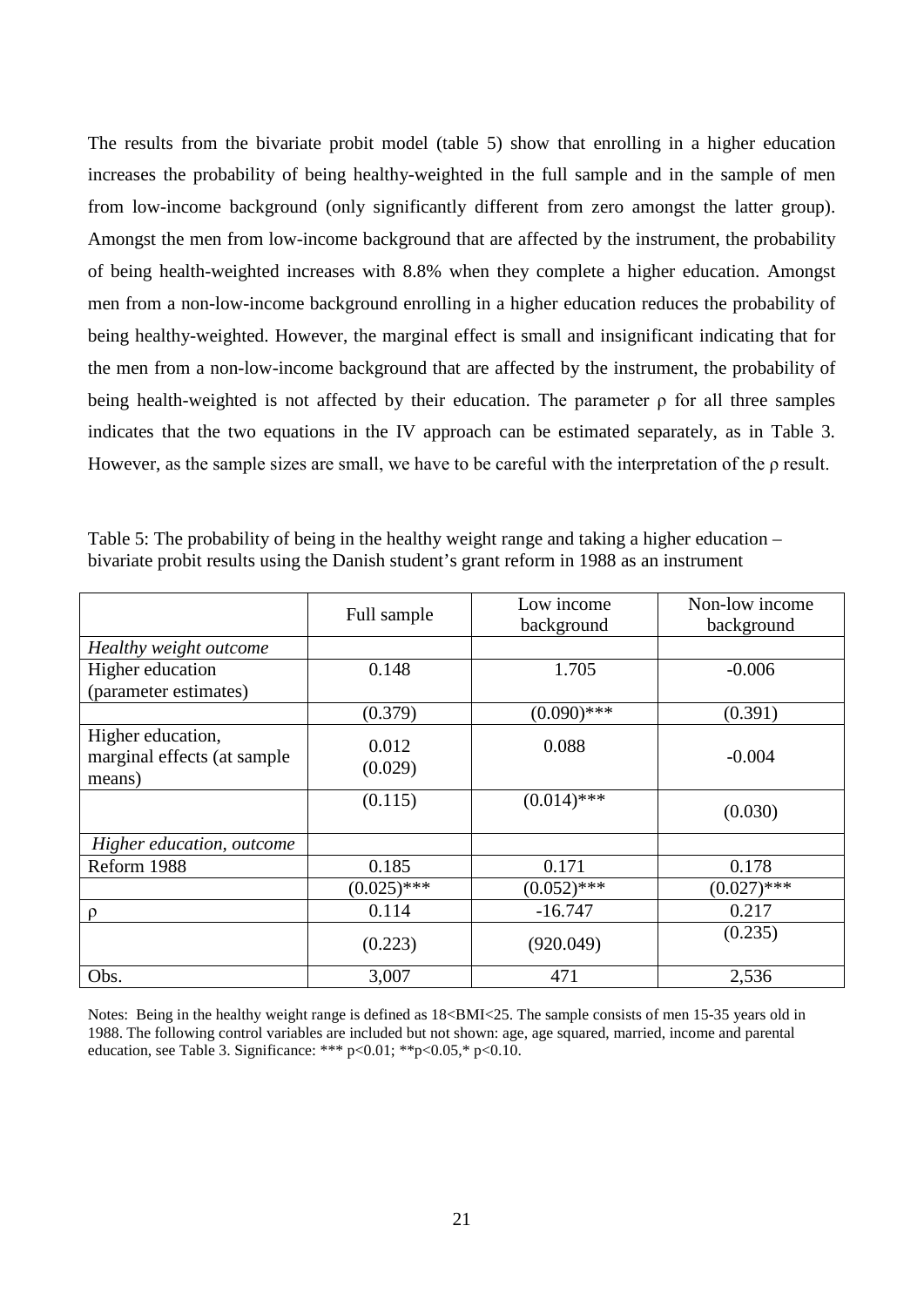#### **5.3 Sensitivity analysis**

We conduct several extensions to our basic model and test the robustness of our results. First, we re-estimate our original model, using an indicator for being overweight or obese. Second, we test our results for sample selection. Third, we test the robustness of the instrument.

Tables A1 and A2 present the estimation results on the relation between higher education and the binary outcomes for being overweight (BMI above 25) or being obese (BMI above 30). As very few men are underweight, the results for being overweight are almost the same as those for being in the healthy-weighted category. However, the signs of all parameter estimates are reversed. The marginal effects amongst men from low-income backgrounds in the probit model (see table A1) show that a higher education reduces the probability of being overweight by approximately 12 per cent. The results from the bivariate probit model in Table A2 also show that completing a higher education reduces the probability of being overweight. However, the result is only significantly different from zero amongst men from low-income background. The probability of being overweight is reduced by 9.2% amongst men from low-income backgrounds that are affected by the reform.

Table 6: The probability of being in the healthy weight range and higher education – bivariate probit results – test of sample. Men aged 15-29 in 1988

|                                          | Full sample   | Low-income<br>background | Non-low-income<br>background |
|------------------------------------------|---------------|--------------------------|------------------------------|
| Healthy weight outcome                   |               |                          |                              |
| Higher education,<br>Parameter estimates | $-0.175$      | 1.844                    | $-0.357$                     |
|                                          | (0.397)       | $(0.114)$ ***            | (0.408)                      |
| Higher education, outcome                |               |                          |                              |
| Reform 1988                              | 0.166         | 0.167                    | 0.159                        |
|                                          | $(0.026)$ *** | $(0.056)$ ***            | $(0.028)$ ***                |
|                                          | 0.305         | $-2.669$                 | 0.414                        |
|                                          | (0.247)       | (1.797)                  | (0.272)                      |
| Obs.                                     | 3,007         | 471                      | 2,536                        |

Notes: Being in the healthy weight range is defined as 18<BMI<25. The sample consists of men 15-29 years old in 1988. The following control variables are included but not shown: age, age squared, married, income and parental education, see Table 3. Significance: \*\*\*  $p < 0.01$ ; \*\* $p < 0.05$ ,\*  $p < 0.10$ .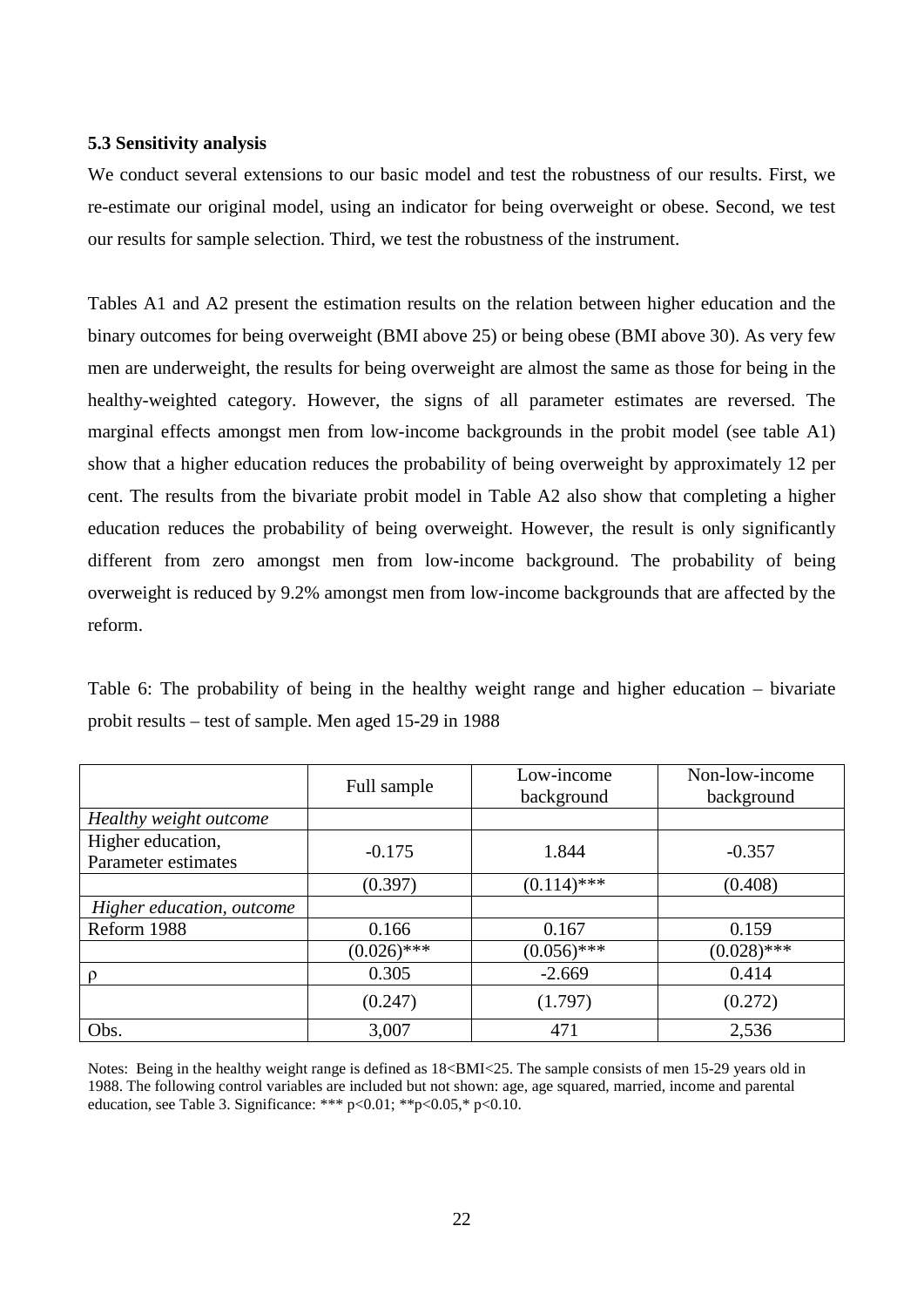|                                          | Full sample | Low-income<br>background | Non-low-income<br>background |
|------------------------------------------|-------------|--------------------------|------------------------------|
| Healthy weight outcome                   |             |                          |                              |
| Higher education,<br>Parameter estimates | 1.289       | 1.714                    | 0.497                        |
|                                          | (3.823)     | $(0.103)$ ***            | (0.804)                      |
| Higher education, outcome                |             |                          |                              |
| Reform 1988                              | 0.026       | $-0.013$                 | 0.047                        |
|                                          | (0.171)     | (0.039)                  | (0.033)                      |
|                                          | $-0.656$    | $-15.431$                | $-0.057$                     |
|                                          | (3.985)     | (822.746)                | (0.480)                      |
| Obs.                                     | 3,007       | 471                      | 2,536                        |

Table 7: The probability of being in the healthy weight range and higher education – bivariate probit results – test of instrument. Placebo reform in 1982

Notes: Being in the healthy weight range is defined as  $18\text{--}BMI<25$ . The sample consists of men 15-35 years old in 1988. The following control variables are included but not shown: age, age squared, married, income and parental education, see Table 3. Significance: \*\*\*  $p < 0.01$ ; \*\* $p < 0.05$ ,\*  $p < 0.10$ .

The probit results in Table A1 show that a higher education is negatively associated with the probability of being obese in all samples of men. The bivariate probit results in Table A2 show that a higher education increases the probability of being obese in all samples of men, but all results are insignificant, indicating that there is no effect of a higher education on obesity for the men that are affected by the reform. This could be due to too few observations. Both for the full sample of men and in the sample of men with low and non-low-income backgrounds the ρ parameters indicate that the two equations should be estimated simultaneously. However, due to small sample sizes and few observations in the obese category, further research and data are necessary for making any further conclusions on this outcome.

Sections 5.1 and 5.2 include results on men who were between 15 and 35 years of age in 1988. We chose that age group because it was most likely to be affected by the reform. Table 6 presents the biprobit results on a sample of men who were between 15 and 29 years of age in 1988. When we change the age range the results are virtually the same as the results we present in Table 5.

In Table 7 we present a placebo test where we construct an instrument using 1982 as a fictive reform year. The results from the placebo test show that the placebo instrument is not significantly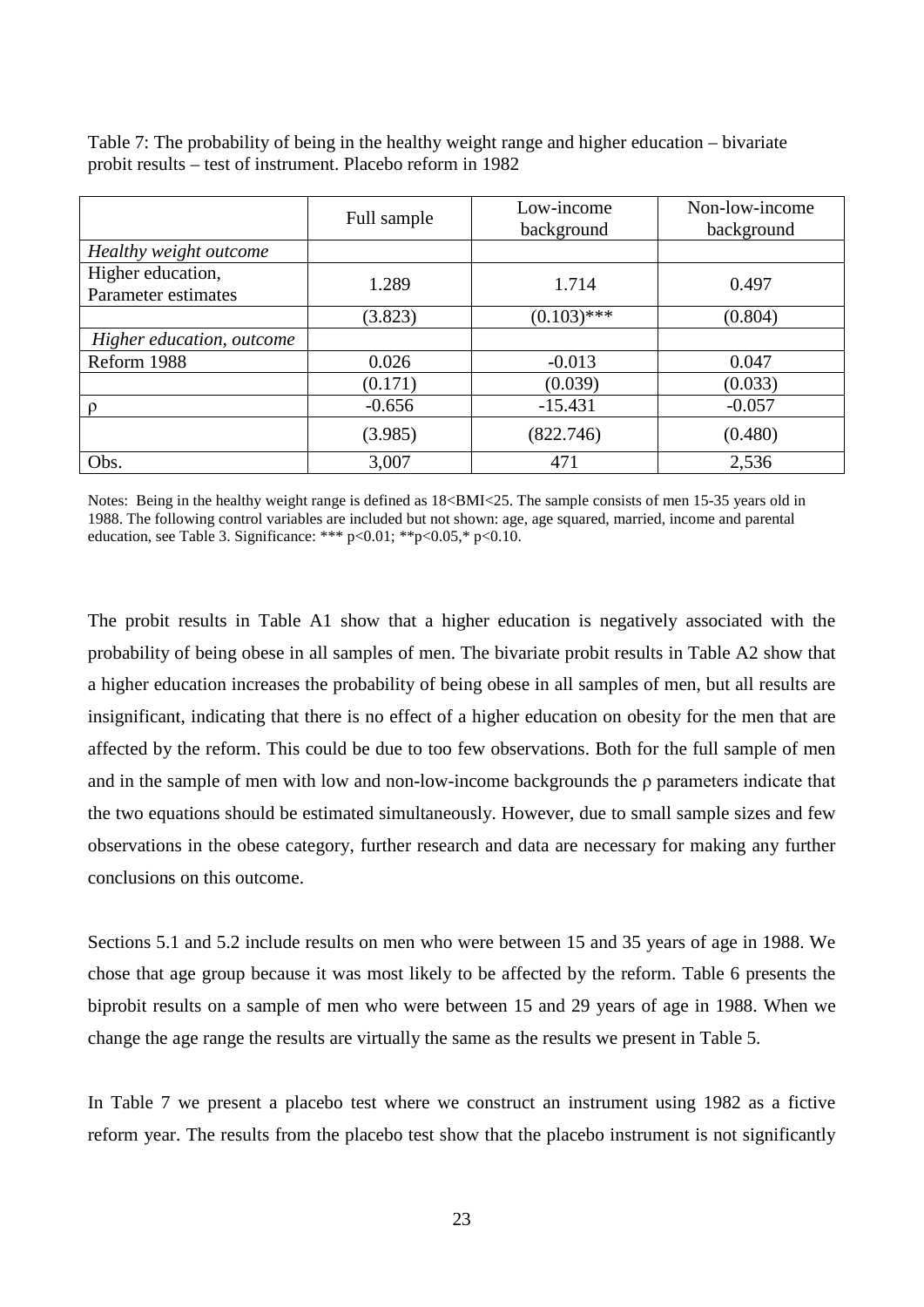related to higher education. Thus the instrument does not control for potential bias in the relation between higher education and being in the healthy-weighted category when we use a placebo reform as instrument. In Tables A3 we test the results with a binary instrument. The results are virtually the same as the results presented in Table 5

#### **6. Summary and conclusion**

We contribute to the existing literature on the relation between higher education and body weight by accounting for parental income background. To uncover the causal relation, we use a reform of the 1988 Danish student grant scheme, which involved a grant increase of approximately 60%.

Previous studies all find a positive association between education and a healthy body weight (and a negative association between education and being overweight). Several explanations have been proposed for a causal relation between education and a healthy body weight. For example a higher education leads to higher income, higher occupational status, better housing, and healthier environmental conditions, all of which lead to a healthy body weight. However, even in regressions controlling for these mediators a significant relation exists between education and body weight. In our reduced form estimates we also find a positive relation between a higher education and the probability of being healthy-weighted (and a negative relation for the probability of being overweight).

Because unobserved factors are likely to explain the relation between education and body weight, a number of papers have examined the causal effect of education on body weight. Although different results exist for different countries, many of these studies find that the relation between education and body weight disappears when controlling for unobserved heterogeneity. In our paper amongst all men, who are affected by the reform, we find no effect of completing a higher education on being overweight or healthy-weighted. However, when we analyse the effect of higher education by subgroup of parental income background and take unobserved heterogeneity into account, our results are significantly different from zero. Amongst men from low-income parental backgrounds, who are affected by the reform, our results show a positive effect of completing a higher education on the probability of being healthy-weighted. Furthermore, our results showed that for this group completing a higher education reduced the probability of being overweight by 9%. Amongst men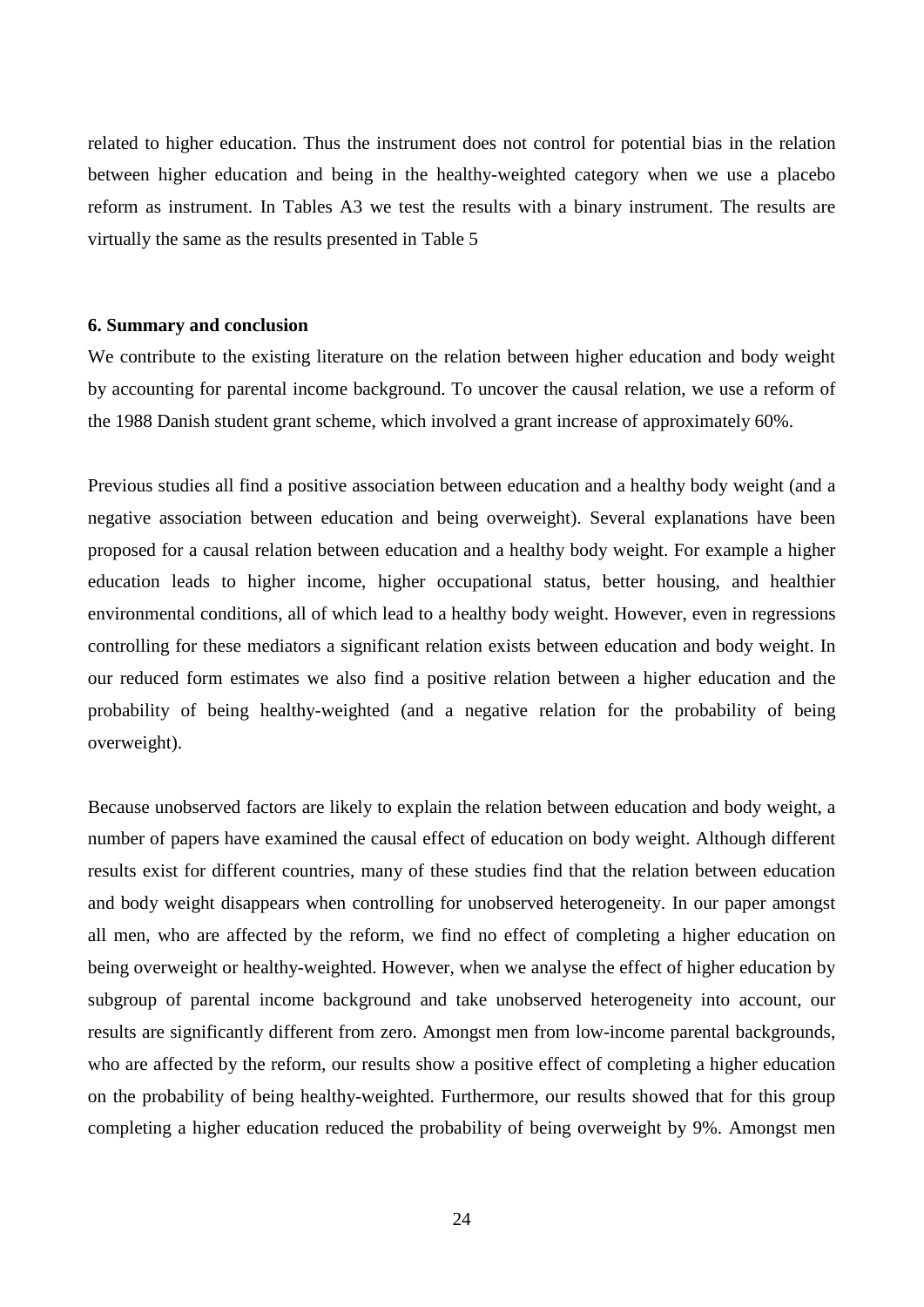from non-low-income parental backgrounds our results show no effect of a higher education on neither the probability of being healthy-weighted nor the probability of being overweight.

Our analysis and results focus on the policy relevant group of men from low-income parental backgrounds, thereby adding to the literature on the mechanism through which education has an impact on body weight. Whilst cognitive abilities and health knowledge are factors related to enrolling in a higher education for all socioeconomic groups, we expect people from low-income backgrounds to differ from their non-low-income background peers because of the social environment in which they grew up. Thus increasing the number of years in school significantly amongst people from economically disadvantaged backgrounds might give them a different social network from the one in which they grew up. As educated people in general eat more healthily, exercise more and are less likely to be obese, people from disadvantaged families might be motivated by their educated peers to adjust to the social norm for a healthy lifestyle.

Whilst the previous literature primarily studied the effect of one more year of compulsory education, completion of high school or educational categories, we extend the literature by focusing on enrolling in a higher education, i.e. 2 to 5 years added to 12 years of education. If the impact of education is higher at higher levels of education, our results suggest a limited effect of fewer years of education, e.g. one extra year of compulsory education, on body weight. However, this effect might differ according to socioeconomic background. These questions are left for future research.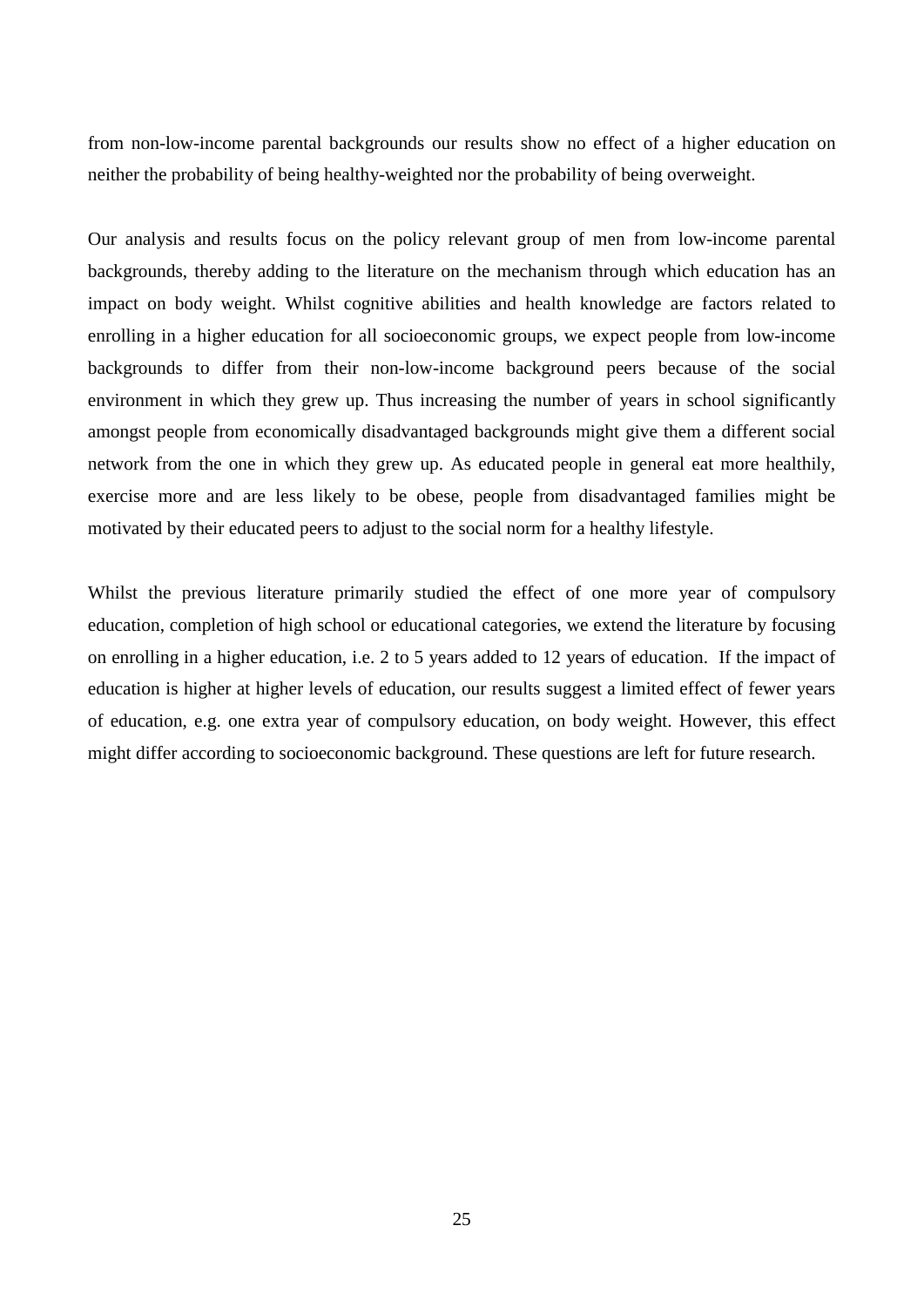#### **References**

Arendt, J. 2005. Does education cause better health? A panel data analysis using school reforms for identification. Economic of Education Review 24, 149-160

Bendixen, H. et al. 2004. Major increase in prevalence of overweight and obesity Between 1987 and 2001 among Danish adults. Obesity Research

Blanden, J., Gregg, P., Machin, S. 2005. Intergenerationsl Mobility in Europe and North America. Working paper Centre for Economic performance

Brunello, G., Fabbri, D. Fort, M. 2013. The Causal Effect of Education on the Body Mass Index: Evidence from Europe. Journal of Labor Economics

Burkhauser, R., Cawley, J. 2008. Beyond BMI: The value of more accurate measures of fastness and obesity in social science research. Journal of Health Economics 27,2: 519-29

Cawley, J. 2004. The Impact of Obesity on Wages. Journal of Human Resources 39,2: 451-74

Clark, A.E., Loheac, Y. 2007. It wasn't me, it was them! Social influence in risky behavior by adolescents. Journal of Health Economics 26: 763–784.

Clark, D., Royer, H. 2010. The Effect of Education on Adult Health and Mortality: Evidence from Britain. NBER working paper No 16013

Cutler D., Lleras-Muney, A. 2008. Education and Health: Evaluating Theories and Evidence. In, Robert F. Schoeni, James S. House, George Kaplan and Harold Pollack, editors, New York, Russell Sage Foundation

Denmark Statistics. 2006. Statistisk Årbog 2006 [Statistic yearbook 2006]. Denmark Statistic

Fuchs, V. R. 1982. Time Preference and Health: An Exploratory Study, in: Fuchs, V.R., (ed.), Economic Aspects of Health, University of Chicago Press, Chicago, 93-120.

Grabner, M. 2009. The Causal effect of Education on Obesity: Evidence form Compulsory Schooling Laws. Available at SSRN.

Grimard, F., Parent, D. 2007. Education and smoking: Were Vietnam war draft avoiders also more likely to avoid smoking? Journal of Health Economics, 26(5), 896-926

Grossman, M. 1972. On the concept of Health Capital and the Demand for Health. Journal of Political Economy 80,2, 223-55

Halliday, T.J., Kwak, S. 2012. What is a peer? The role of network definitions in estimation of endogenous peer effects. Applied Economics 44(3): 289–302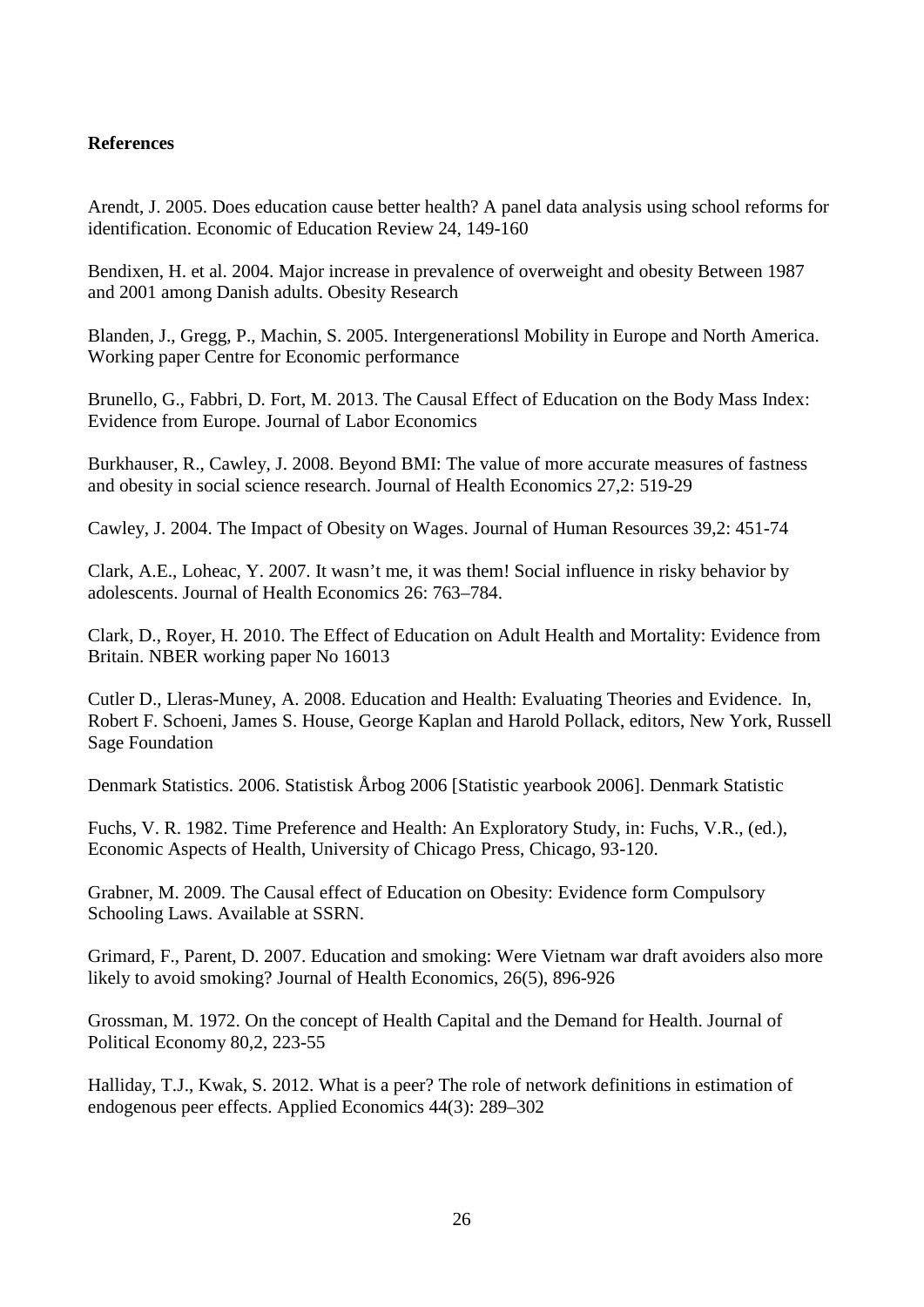Harris, J.E., González, B. 2008. Asymmetric social interaction in economics: cigarette smoking among young people in the United States, 1992–1999. Journal of Health Economics 27(2): 249– 264.

Imbens, G.W., Angrist, J.D. 1994. Identification and estimation of local average treatment effects. Econometrica 62, 467-475.

Jonasen, V. 2008. Dansk Socialpolitik 1708-2008. 10. Udgave. [www.viggojonasen.dk](http://www.viggojonasen.dk/)

Jürges, H., Reinhold, S., Salm, M. 2011. Does schooling affect health behavior? Evidence from the educational expansion in western Germany. Economics of Education Review, 30(5), 862-872

Kemptner, D., Jürges, H., Reinhold, S. 2011. Changes in compulsory schooling and the causal effect of education on health: Evidence from Germany. Journal of Health Economics, 30(2), 340- 354

Kenkel, D. 1991. Health Behavior, Health Knowledge and Schooling. Journal of Political Economy 99(2), 287-305

Kenkel, D., Lillard, D., Mathios, A. 2006. The roles of high school completion and GED receipt in smoking and obesity. Journal of Labor Economic 24(3), 635-659

Lundborg, P. 2006. Having the wrong friends? Peer effects in adolescent substance use. Journal of Health Economics. 25: 214–233.

Lundborg, P. 2012. The health returns to education – what can we learn from twins? J. Popul Econ. DOI 10.1007/s00148-012-0429-5

MacInnis, B. 2008. Does college education impact health? Evidence from pre-lottery Vietnam draft. Mimeo

Mazumder, B. 2008. Does Education improve health? A reexamination of the evidence from compulsory schooling laws. Economic Perspectives. 2Q/2008

Mora, T., Gill, J. 2012. Peer effects in adolescent BMI: Evidence from Spain. Health Economics. doi: 10.1002/hec.2817

Nayga, R.M. 2000. Schooling, health knowledge, and obesity. Applies Economics, 32, 815-832

Norton, E.C., Lindrooth, R.C., Ennett, S.T. 1998. Controlling for the endogeneity of peer substance use on adolescent alcohol and tobacco use. Health Economics 7(5): 439–453.

OECD (2012). Education at a Glance 2012: OECD Indicators, OECD Publishing. <http://dx.doi.org/10.1787/eag-2012-en>

Reinholt, S., Jürges, H. 2009. Secondary School Fees and the Causal Effect of Schooling on Health Behaviour. Mannheim Research Institute for the Economics of Aging working paper 181-2009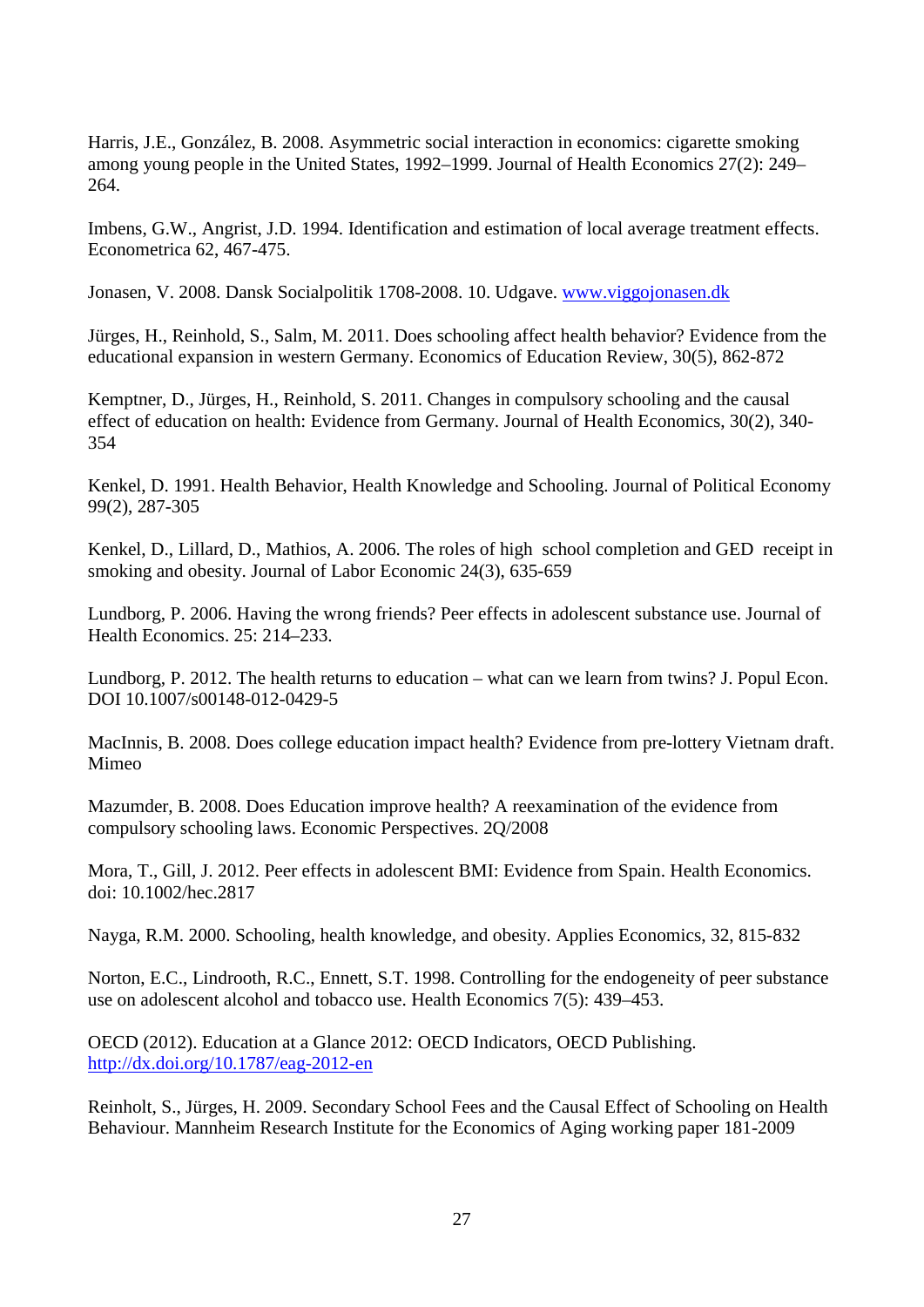Rosenzweig, M. R., Schultz, P. 1982. The Behavior of Mothers as Inputs to Child Health: the Determinants of Birth Weight, Gestation, and Rate of Fetal Growth., in: Victor R. Fuchs, ed., Economic Aspects of Health (University of Chicago Press for the National Bureau of Economic Research, Chicago) 53-92.

Sassi, F. et al. 2009. The Obesity Epidemic: Analysis of Past and Projected Future Trends in Selected OECD Countries. OECD Health Working Papers, No. 45, OECD Publishing

Staiger, D., Stock, J.H. 1997. Instrumental variables regression with weak instruments. Econometrica 63,3, 557-86

SU-styrelsen (1999). SU-støtte og SU-gæld 1999, SUS nr. 7, Oktober 2000, SUstyrelsen

NIH, NHLBI Obesity Education Initiative. 1998. Clinical Guidelines on the Identification, Evaluation, and Treatment of Overweight and Obesity in Adults. Available online [http://www.nhlbi.nih.gov/guidelines/obesity/ob\\_gdlns.pdf](http://www.nhlbi.nih.gov/guidelines/obesity/ob_gdlns.pdf)

Velfærdskommisionen (1995) Uddannelse og kvalitet, bilag 9.

Von H.K. Scholder, S. et al. 2012. The effect of fat mass on educational attainment: examining the sensitivity to different identification strategies. Economics and Human Biology 10,4, 405-18

Webbink, D., Martin, N.G., Visscher, P.M. 2009. Does Education reduce the probability of being overweight? Journal of Health Economics 29, 29-38.

Yakusheva, O., Kapinos, K., Weiss, M. 2011. Peer Effects and the Freshman 15: Evidence from a Natural Experiment. Economic and Human Biology, 9,2: 119-132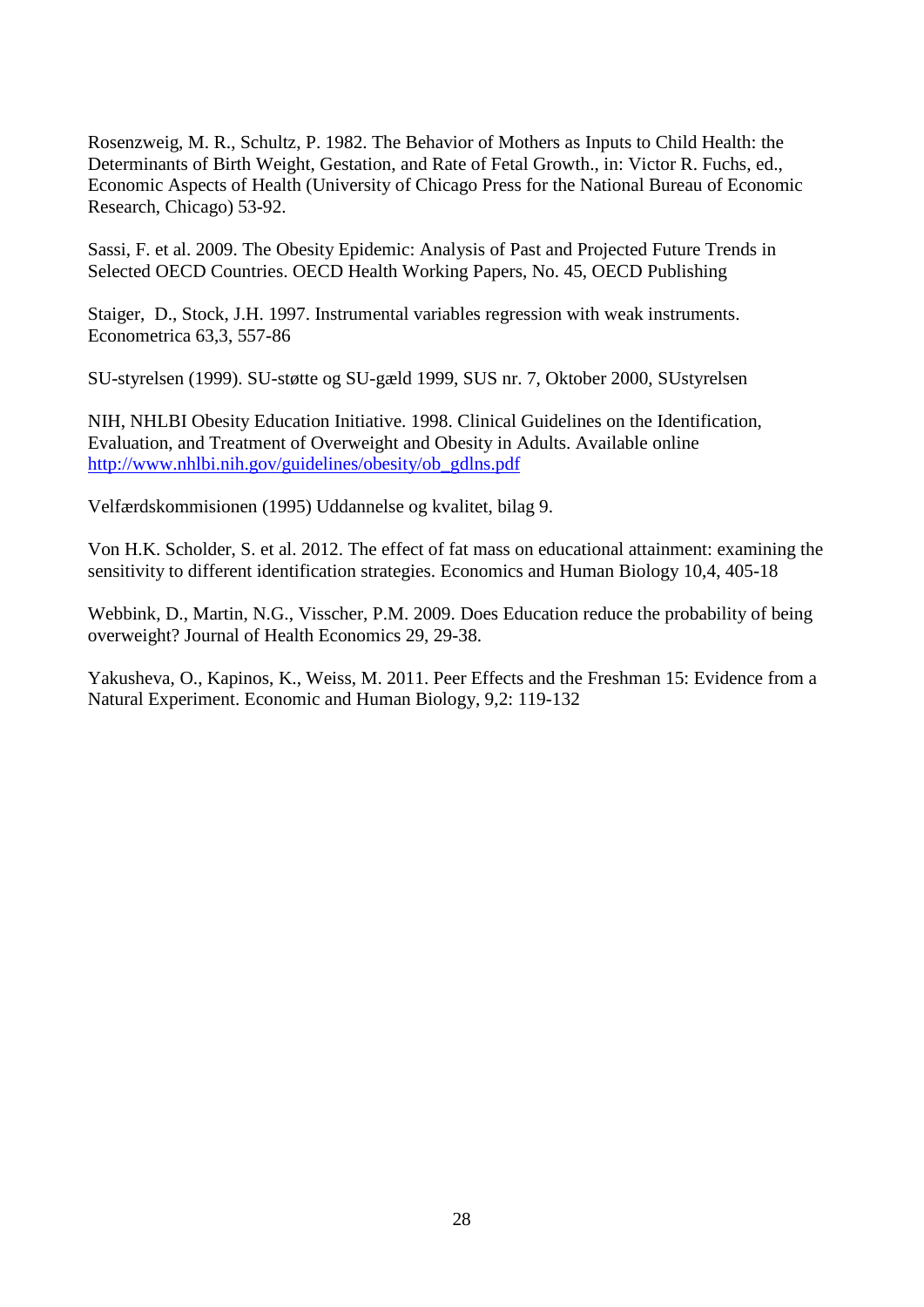#### **Appendix:**

|                                  | Full sample   |                | Low-income   |              | Non-low-income |              |
|----------------------------------|---------------|----------------|--------------|--------------|----------------|--------------|
|                                  | (1)           | (2)            | (3)          | (4)          | (5)            | (6)          |
|                                  | OW            | <b>OB</b>      | <b>OW</b>    | <b>OB</b>    | <b>OW</b>      | <b>OB</b>    |
| Higher education<br>(0/1)        | $-0.126$      | $-0.034$       | $-0.117$     | $-0.115$     | $-0.129$       | $-0.025$     |
|                                  | $(0.020)$ *** | $(0.0125)$ *** | $(0.057)$ ** | $(0.039)$ ** | $(0.021)$ ***  | $(0.013)$ ** |
| Low income<br>background $(0/1)$ |               | 0.028          |              |              |                |              |
|                                  |               | (0.018)        |              |              |                |              |
| Number of obser-<br>vations      | 3,007         | 3,007          | 471          | 471          | 2,536          | 2,536        |

Table A1: Completing a higher education and the probability of being overweight (OW) and obese (OB) – probit results. Marginal effects.

Notes: Being overweight (OW) is defined as BMI>25 and being obesity (OB) is defined as BMI>30. The sample consists of men 15-35 years old in 1988. The following control variables are included but not shown: age, age squared, married, income and parental education, see also Table 2. Significance: \*\*\* p<0.01; \*\*p<0.05, \* p<0.10.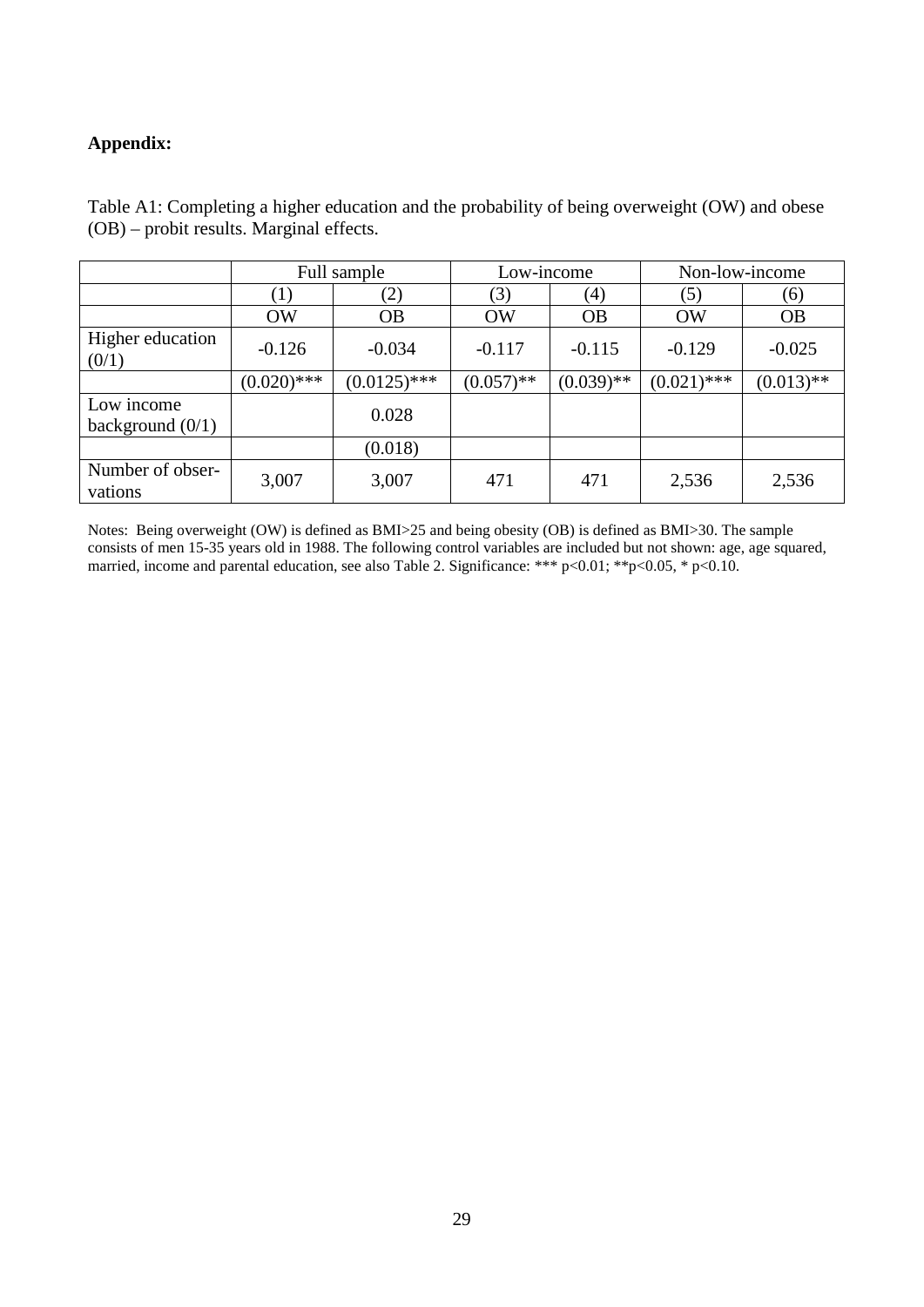|                   | Full sample  |               | Low income    |           | Non-low income |              |
|-------------------|--------------|---------------|---------------|-----------|----------------|--------------|
|                   | <b>OW</b>    | <b>OB</b>     | OW            | <b>OB</b> | OW             | <b>OB</b>    |
| Overweight/       |              |               |               |           |                |              |
| obesity outcome   |              |               |               |           |                |              |
| Higher education, | $-0.015$     | 0.010         | $-0.092$      | 0.005     | $-0.002$       | 0.009        |
| marginal effects  |              |               |               |           |                |              |
|                   | (0.029)      | (0.023)       | $(0.026)$ *** | (0.052)   | (0.031)        | (0.022)      |
| Higher education, |              |               |               |           |                |              |
| outcome           |              |               |               |           |                |              |
| Reform 1988,      |              |               |               |           |                |              |
| parameter         | 0.002        | 0.122         | 0.039         | 0.002     | 0.170          | 0.002        |
| estimate          |              |               |               |           |                |              |
|                   | $(0.001)$ ** | $(0.028)$ *** | $(0.013)$ *** | (0.003)   | $(0.003)$ ***  | $(0.001)$ ** |
| $\Omega$          | $-0.089$     | $-0.528$      | 13.704        | $-0.683$  | $-0.192$       | $-0.427$     |
|                   | (0.223)      | (0.326)       | (763.057)     | (0.771)   | (0.235)        | (0.381)      |
| Number of         |              |               | 471           |           |                |              |
| obsevations       | 3,007        | 3,007         |               | 471       | 2,536          | 2,536        |

Table A2: Completing a higher education and the probability of being overweight (OW) and obese (OB) – Bivariate probit results, marginal effects (at sample means)

Notes: Being overweight (OW) is defined as BMI>25 and being obesity (OB) is defined as BMI>30. The sample consists of men 15-35 years old in 1988. The following control variables are included but not shown: age, age squared, married, income and parental education, see also Table 2. Significance: \*\*\* p<0.01; \*\* p<0.05, \* p<0.10.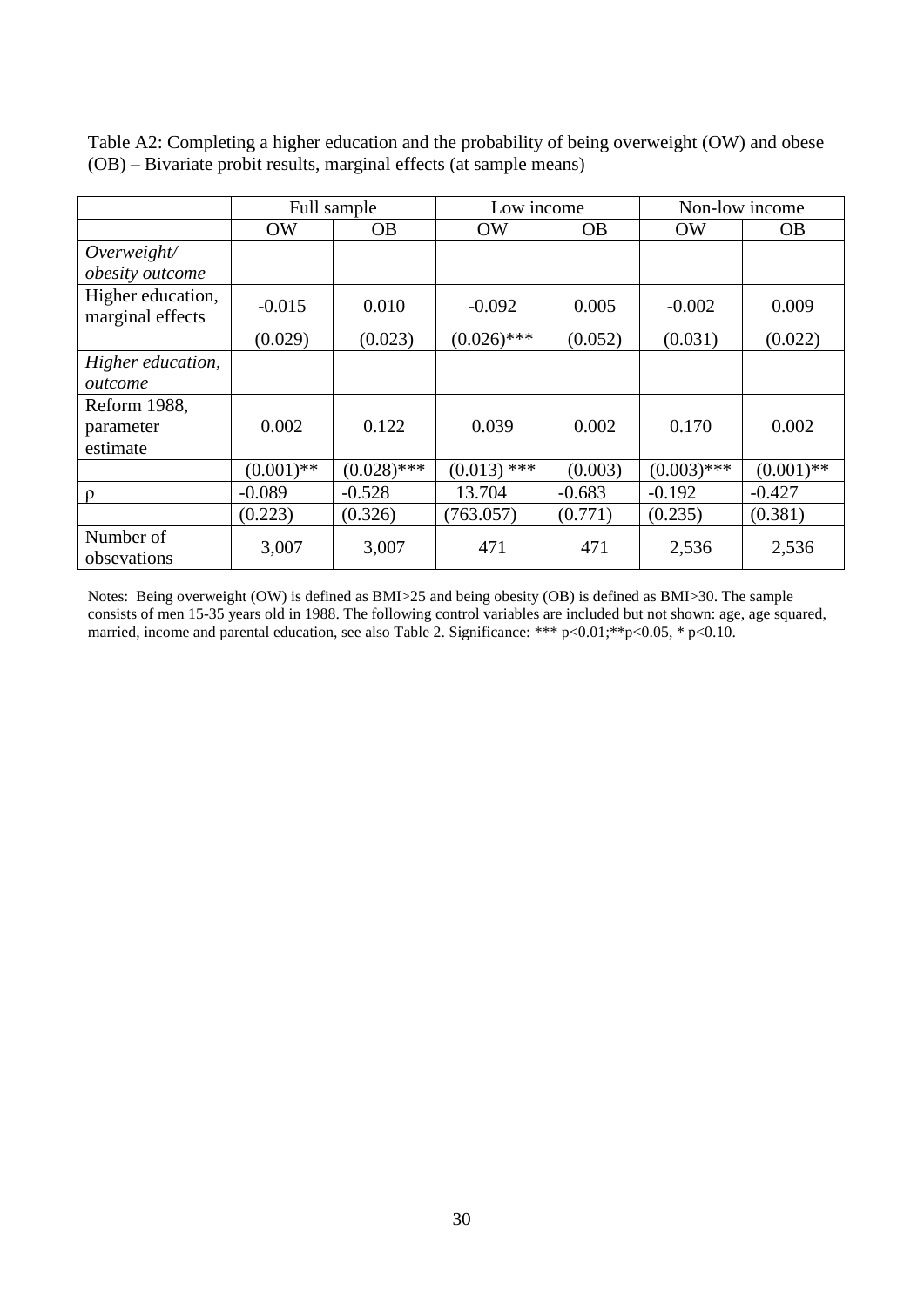|                                            | Full sample   | Low income<br>background | Non-low income<br>background |
|--------------------------------------------|---------------|--------------------------|------------------------------|
| Healthy weight outcome                     |               |                          |                              |
| Higher education,<br>(parameter estimates) | $-0.048$      | 1.711                    | $-0.260$                     |
|                                            | (0.280)       | $(0.092)$ ***            | (0.283)                      |
| Higher education, outcome                  |               |                          |                              |
| Reform 1988                                | 0.735         | 0.776                    | 0.703                        |
|                                            | $(0.076)$ *** | $(0.165)$ ***            | $(0.081)$ ***                |
| p                                          | 0.235         | $-5.769$                 | 0.383                        |
|                                            | (0.170)       | (96.828)                 | $(0.185)$ **                 |
| Obs.                                       | 3,007         | 471                      | 2,536                        |

Table A3: The probability of being in the healthy weight range and taking a higher education – bivariate probit results using the Danish student's grant reform in 1988 as an instrument (0/1)

Notes: Being in the healthy weight range is defined as 18<BMI<25. The sample consists of men 15-35 years old in 1988. The following control variables are included but not shown: age, age squared, married, income and parental education, see also Table 2. Significance: \*\*\* p<0.01; \*\*p<0.05,\* p<0.10.